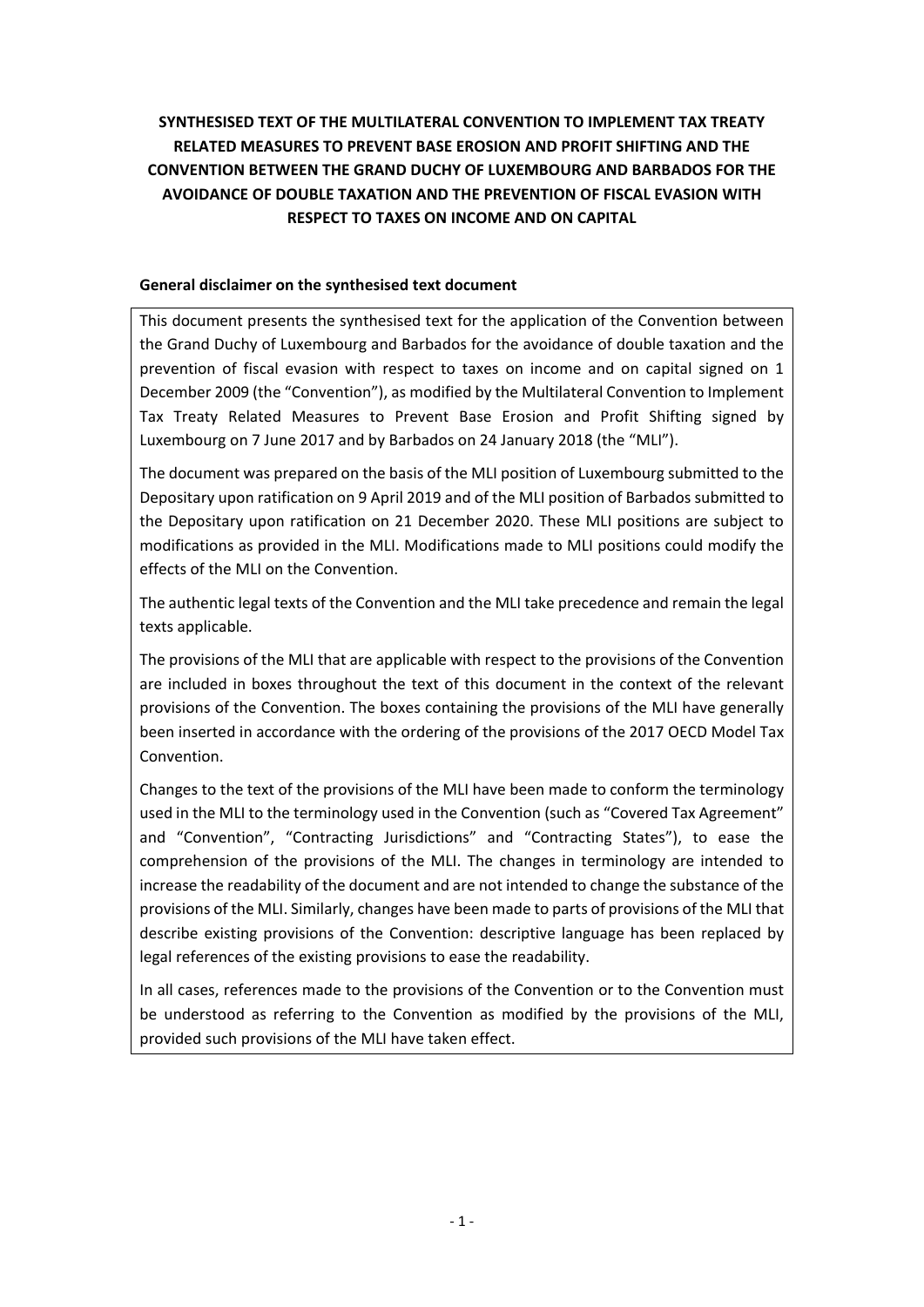# **References**

The authentic legal text of the Convention can be found at the following link:

[impotsdirects.public.lu](https://impotsdirects.public.lu/fr.html)

The text of the MLI and the MLI position of Luxembourg submitted to the Depositary upon ratification on 9 April 2019 and of the MLI position of Barbados submitted to the Depositary upon ratification on 21 December 2020 can be found on the [MLI Depositary \(OECD\) webpage.](https://www.oecd.org/tax/treaties/multilateral-convention-to-implement-tax-treaty-related-measures-to-prevent-beps.htm)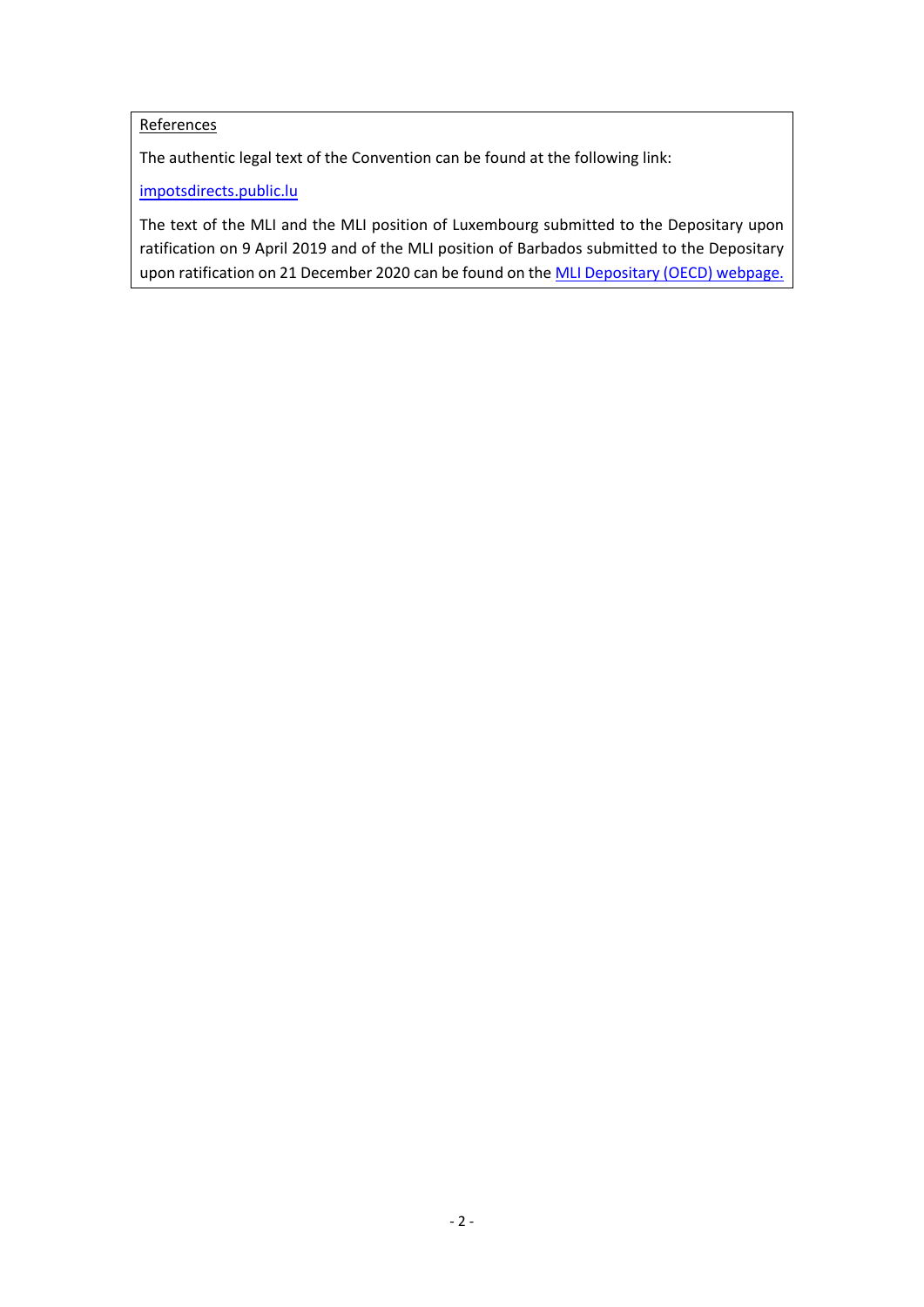# **Disclaimer on the entry into effect of the provisions of the MLI**

#### Entry into Effect of the MLI Provisions

The provisions of the MLI applicable to this Convention do not take effect on the same dates as the original provisions of the Convention. Each of the provisions of the MLI could take effect on different dates, depending on the types of taxes involved (taxes withheld at source or other taxes levied) and on the choices made by Luxembourg and Barbados in their MLI positions.

Dates of the deposit of instruments of ratification, acceptance or approval: 9 April 2019 for Luxembourg and 21 December 2020 for Barbados.

Entry into force of the MLI: 1 August 2019 for Luxembourg and 1 April 2021 for Barbados.

Unless it is stated otherwise elsewhere in this document, the provisions of the MLI have effect with respect to the Convention:

In Luxembourg:

- with respect of taxes withheld at source on amounts paid or credited to non-residents, where the event giving rise to such taxes occurs on or after 1 January 2022;
- with respect to all other taxes, for taxes levied with respect to taxable periods beginning on or after 1 October 2021.

In Barbados:

- with respect of taxes withheld at source on amounts paid or credited to non-residents, where the event giving rise to such taxes occurs on or after 1 January 2022;
- with respect to all other taxes, for taxes levied with respect to taxable periods beginning on or after 1 October 2021.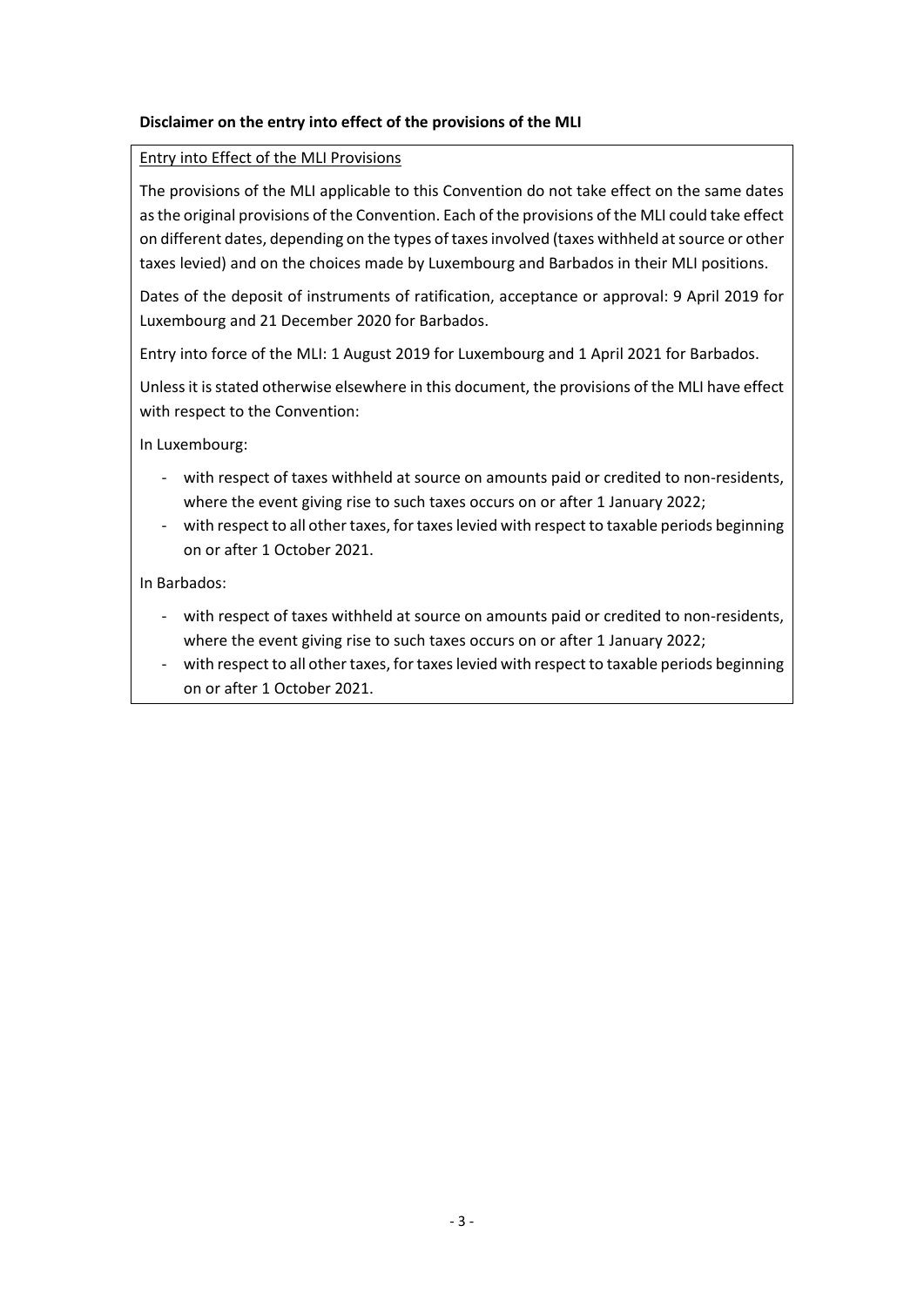### **CONVENTION BETWEEN**

# **THE GRAND DUCHY OF LUXEMBOURG AND BARBADOS FOR THE AVOIDANCE OF DOUBLE TAXATION AND THE PREVENTION OF FISCAL EVASION WITH RESPECT TO TAXES ON INCOME AND ON CAPITAL**

The Government of the Grand Duchy of Luxembourg and the Government of Barbados, **[Replaced by paragraph 1 and paragraph 3 of Article 6 of the MLI]** [desiring to conclude a Convention for the avoidance of double taxation and the prevention of fiscal evasion with respect to taxes on income and on capital,]

*The following paragraph 1 and paragraph 3 of Article 6 of the MLI replace the text referring to an intent to eliminate double taxation in the preamble of this Convention :*

ARTICLE 6 OF THE MLI – PURPOSE OF A COVERED TAX AGREEMENT

Desiring to further develop their economic relationship and to enhance their co-operation in tax matters,

Intending to eliminate double taxation with respect to the taxes covered by [*this Convention*] without creating opportunities for non-taxation or reduced taxation through tax evasion or avoidance (including through treaty-shopping arrangements aimed at obtaining reliefs provided in [*the Convention*] for the indirect benefit of residents of third jurisdictions),

have agreed as follows:

### **Article 1**

#### **Persons Covered**

This Convention shall apply to persons who are residents of one or both of the Contracting States.

# **Article 2**

#### **Taxes Covered**

- 1. This Convention shall apply to taxes on income and on capital imposed on behalf of a Contracting State or of itslocal authorities, irrespective of the manner in which they are levied.
- 2. There shall be regarded as taxes on income and on capital all taxes imposed on total income, on total capital, or on elements of income or of capital, including taxes on gains from the alienation of movable or immovable property, taxes on the total amounts of wages or salaries paid by enterprises, as well as taxes on capital appreciation.
- 3. The existing taxes to which the Convention shall apply are in particular:
	- a) in the Grand Duchy of Luxembourg:
		- (i) the income tax on individuals (l'impôt sur le revenu des personnes physiques);
		- (ii) the corporation tax (l'impôt sur le revenu des collectivités);
		- (iii) the capital tax (l'impôt sur la fortune); and
		- (iv) the communal trade tax (l'impôt commercial communal);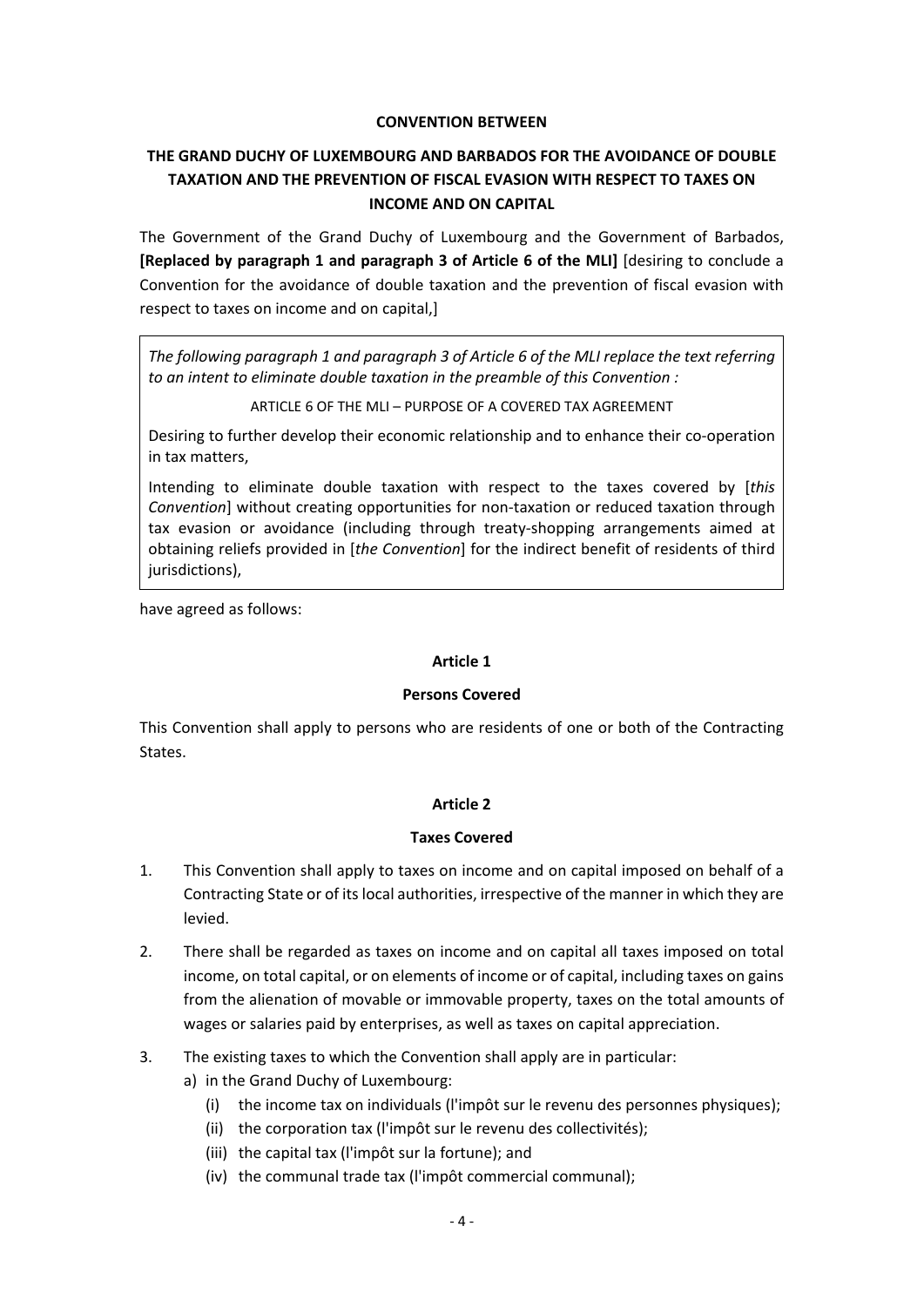(hereinafter referred to as "Luxembourg tax");

- b) in Barbados:
	- (i) the income tax (including premium income tax);
	- (ii) the corporation tax (including the tax on branch profits); and
	- (iii) the petroleum winning operations tax;
	- (hereinafter referred to as "Barbados tax").
- 4. The Convention shall apply also to any identical or substantially similar taxes that are imposed after the date of signature of the Convention in addition to, or in place of, the existing taxes. The competent authorities of the Contracting States shall notify each other of any significant changes that have been made in their taxation laws.

#### **Article 3**

### **General Definitions**

- 1. For the purposes of this Convention, unless the context otherwise requires:
	- a) the term "Luxembourg" means the Grand Duchy of Luxembourg and, when used in a geographical sense, means the territory of the Grand Duchy of Luxembourg;
	- b) the term "Barbados" means the island of Barbados and the territorial waters thereof, including any area outside such territorial waters which in accordance with international law and the laws of Barbados is an area within which the rights of Barbados with respect to the seabed and subsoil and their natural resources may be exercised;
	- c) the term "company" means any body corporate or any entity that is treated as a body corporate for tax purposes;
	- d) the term "competent authority" means:
		- (i) in Luxembourg, the Minister of Finance or his authorised representative;
		- (ii) in Barbados, the Minister responsible for Finance or his authorised representative;
	- e) the terms "a Contracting State" and "the other Contracting State" mean the Grand Duchy of Luxembourg or Barbados as the context requires;
	- f) the terms "enterprise of a Contracting State" and "enterprise of the other Contracting State" mean respectively an enterprise carried on by a resident of a Contracting State and an enterprise carried on by a resident of the other Contracting State;
	- g) the term "international traffic" means any transport by a ship or aircraft operated by an enterprise that has its place of effective management in a Contracting State, except when the ship or aircraft is operated solely between places in the other Contracting State;
	- h) the term "person" includes an individual, a company and any other body of persons;
	- i) the term "national", in relation to a Contracting State, means:
		- (i) any individual possessing the nationality or citizenship of that Contracting State; and
		- (ii) any legal person, partnership or association deriving its status as such from the laws in force in that Contracting State.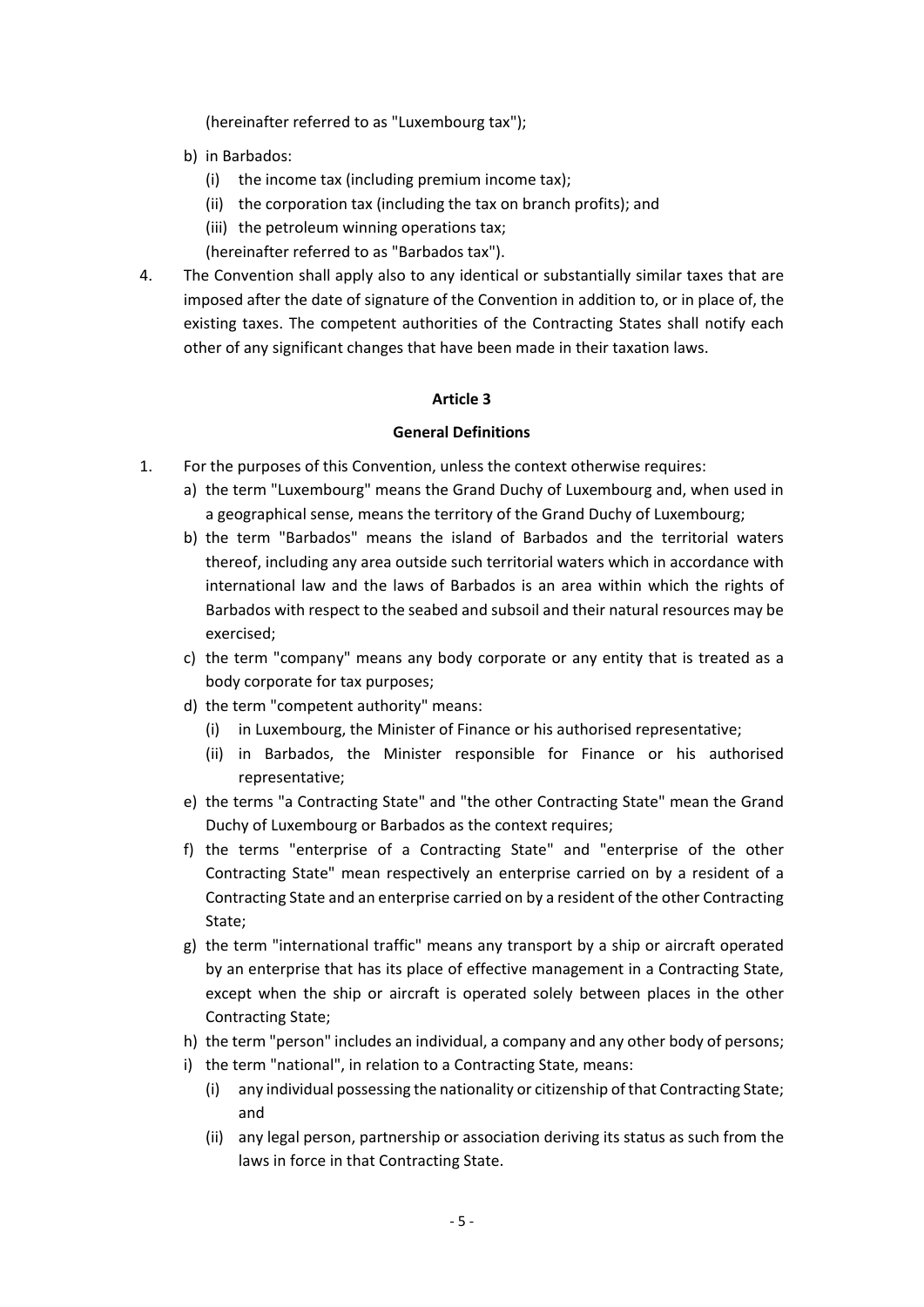2. As regards the application of the Convention at any time by a Contracting State, any term not defined therein shall, unless the context otherwise requires, have the meaning that it has at that time under the law of that State for the purposes of the taxes to which the Convention applies, any meaning under the applicable tax laws of that State prevailing over a meaning given to the term under other laws of that State.

### **Article 4**

### **Resident**

- 1. For the purposes of this Convention, the term "resident of a Contracting State" means any person who, under the laws of that State, is liable to tax therein by reason of his domicile, residence, place of management or any other criterion of a similar nature, and also includes that State and any local authority thereof. This term, however, does not include any person who is liable to tax in that State in respect only of income from sources in that State or capital situated therein.
- 2. Where by reason of the provisions of paragraph 1 an individual is a resident of both Contracting States, then his status shall be determined as follows:
	- a) he shall be deemed to be a resident only of the State in which he has a permanent home available to him; if he has a permanent home available to him in both States, he shall be deemed to be a resident only of the State with which his personal and economic relations are closer (centre of vital interests);
	- b) if the State in which he has his centre of vital interests cannot be determined, or if he has not a permanent home available to him in either State, he shall be deemed to be a resident only of the State in which he has an habitual abode;
	- c) if he has an habitual abode in both States or in neither of them, he shall be deemed to be a resident only of the State of which he is a national;
	- d) if he is a national of both States or of neither of them, the competent authorities of the Contracting States shall settle the question by mutual agreement.
- 3. Where by reason of the provisions of paragraph 1 a person other than an individual is a resident of both Contracting States, then it shall be deemed to be a resident only of the State in which its place of effective management is situated.

# **Article 5**

#### **Permanent Establishment**

- 1. For the purposes of this Convention, the term "permanent establishment" means a fixed place of business through which the business of an enterprise is wholly or partly carried on.
- 2. The term "permanent establishment" includes especially:
	- a) a place of management;
	- b) a branch;
	- c) an office;
	- d) a factory;
	- e) a workshop, and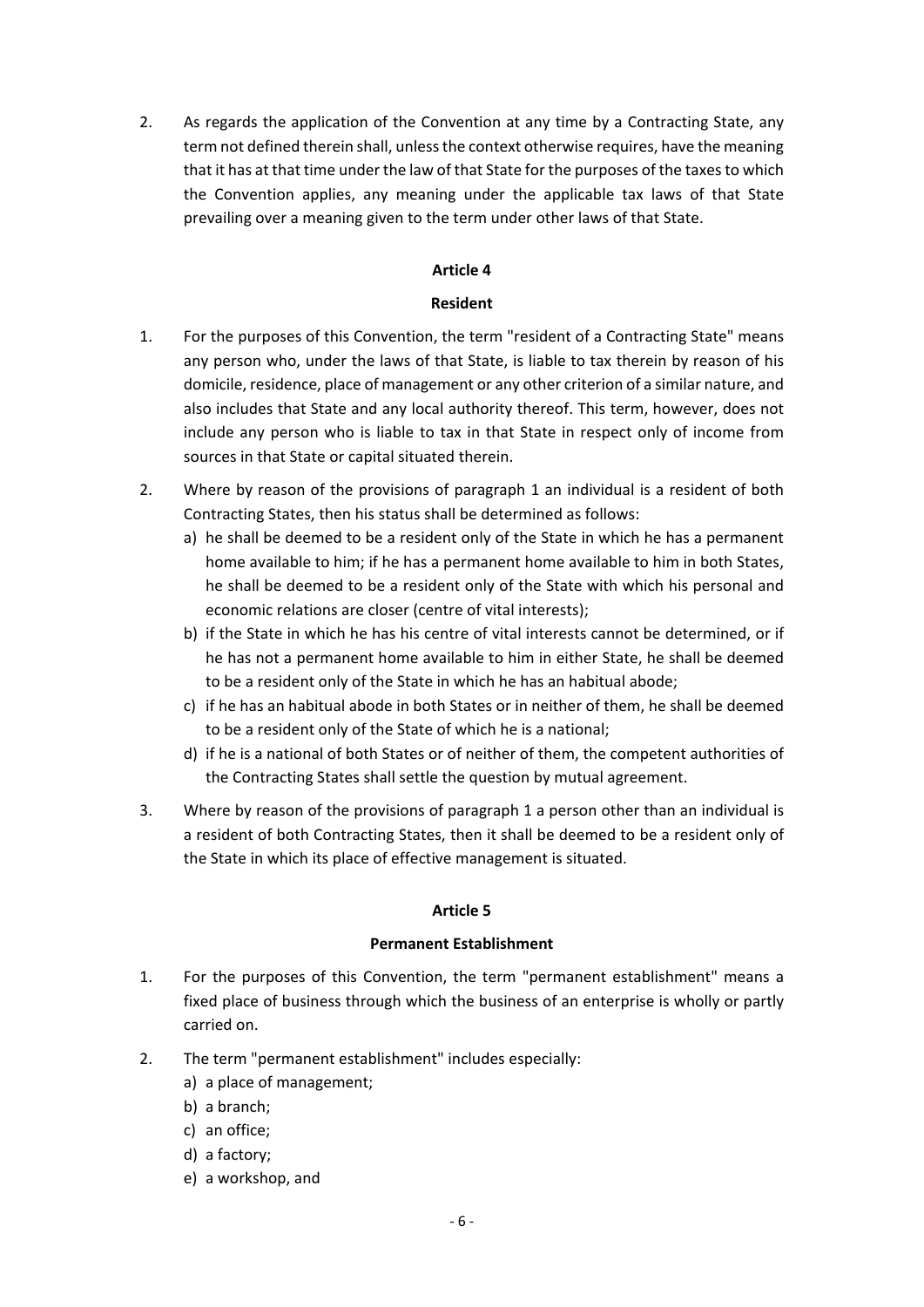- f) a mine, an oil or gas well, a quarry or any other place of extraction of natural resources.
- 3. A building site or construction or installation project, or an installation or drilling rig or ship used for the exploration or exploitation of natural resources, constitutes a permanent establishment only if it lasts more than six months.
- 4. Notwithstanding the preceding provisions of this Article, the term "permanent establishment" shall be deemed not to include:
	- a) the use of facilities solely for the purpose of storage, display or delivery of goods or merchandise belonging to the enterprise;
	- b) the maintenance of a stock of goods or merchandise belonging to the enterprise solely for the purpose of storage, display or delivery;
	- c) the maintenance of a stock of goods or merchandise belonging to the enterprise solely for the purpose of processing by another enterprise;
	- d) the maintenance of a fixed place of business solely for the purpose of purchasing goods or merchandise, or of collecting information, for the enterprise;
	- e) the maintenance of a fixed place of business solely for the purpose of carrying on, for the enterprise, any other activity of a preparatory or auxiliary character;
	- f) the maintenance of a fixed place of business solely for any combination of activities mentioned in sub-paragraphs a) to e), provided that the overall activity of the fixed place of business resulting from this combination is of a preparatory or auxiliary character.
- 5. Notwithstanding the provisions of paragraphs 1 and 2, where a person other than an agent of an independent status to whom paragraph 6 applies - is acting on behalf of an enterprise and has, and habitually exercises, in a Contracting State an authority to conclude contracts in the name of the enterprise, that enterprise shall be deemed to have a permanent establishment in that State in respect of any activities which that person undertakes for the enterprise, unless the activities of such person are limited to those mentioned in paragraph 4 which, if exercised through a fixed place of business, would not make this fixed place of business a permanent establishment under the provisions of that paragraph.
- 6. An enterprise shall not be deemed to have a permanent establishment in a Contracting State merely because it carries on business in that State through a broker, general commission agent or any other agent of an independent status, provided that such persons are acting in the ordinary course of their business.
- 7. The fact that a company which is a resident of a Contracting State controls or is controlled by a company which is a resident of the other Contracting State, or which carries on business in that other State (whether through a permanent establishment or otherwise), shall not of itself constitute either company a permanent establishment of the other.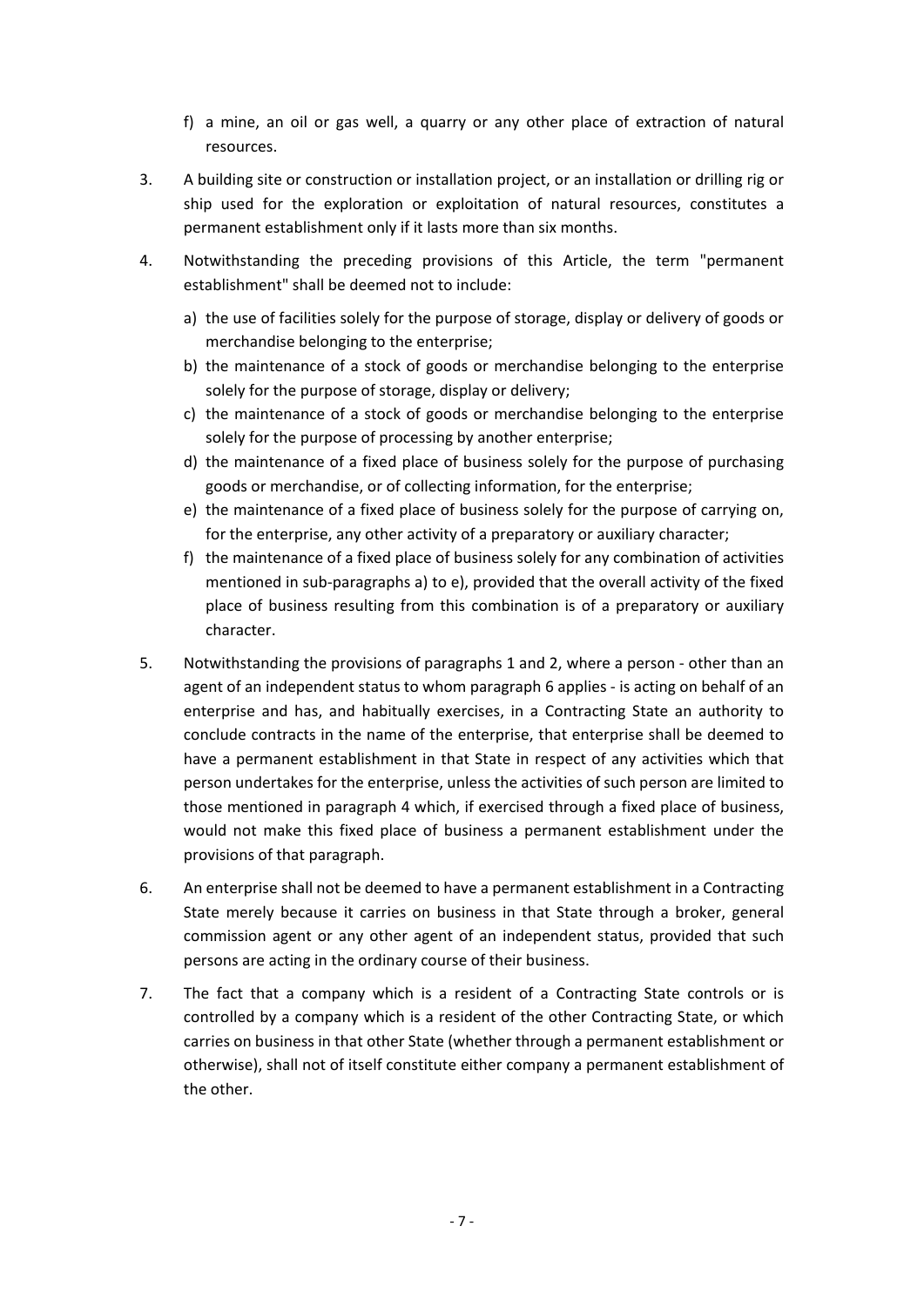### **Income From Immovable Property**

- 1. Income derived by a resident of a Contracting State from immovable property (including income from agriculture or forestry) situated in the other Contracting State may be taxed in that other State.
- 2. The term "immovable property" shall have the meaning which it has under the law of the Contracting State in which the property in question is situated. The term shall in any case include property accessory to immovable property, livestock and equipment used in agriculture and forestry, rights to which the provisions of general law respecting landed property apply, usufruct of immovable property and rights to variable or fixed payments as consideration for the working of, or the right to work, mineral deposits, sources and other natural resources; ships, boats and aircraft shall not be regarded as immovable property.
- 3. The provisions of paragraph 1 shall apply to income derived from the direct use, letting, or use in any other form of immovable property.
- 4. The provisions of paragraphs 1 and 3 shall also apply to the income from immovable property of an enterprise and to income from immovable property used for the performance of independent personal services.

# **Article 7**

# **Business Profits**

- 1. The profits of an enterprise of a Contracting State shall be taxable only in that State unless the enterprise carries on business in the other Contracting State through a permanent establishment situated therein. If the enterprise carries on business as aforesaid, the profits of the enterprise may be taxed in the other State but only so much of them as is attributable to that permanent establishment.
- 2. Notwithstanding the provisions of paragraph 1, where an enterprise of a Contracting State which has a permanent establishment in the other Contracting State carries on in that other State business activities of the same or similar kind asthose effected through that permanent establishment, then in order to prevent abuse, the profits of such activities may be attributable to the permanent establishment unless the enterprise shows that such activities could not have been reasonably undertaken by the permanent establishment.
- 3. Subject to the provisions of paragraph 4, where an enterprise of a Contracting State carries on business in the other Contracting State through a permanent establishment situated therein, there shall in each Contracting State be attributed to that permanent establishment the profits which it might be expected to make if it were a distinct and separate enterprise engaged in the same or similar activities under the same or similar conditions and dealing wholly independently with the enterprise of which it is a permanent establishment.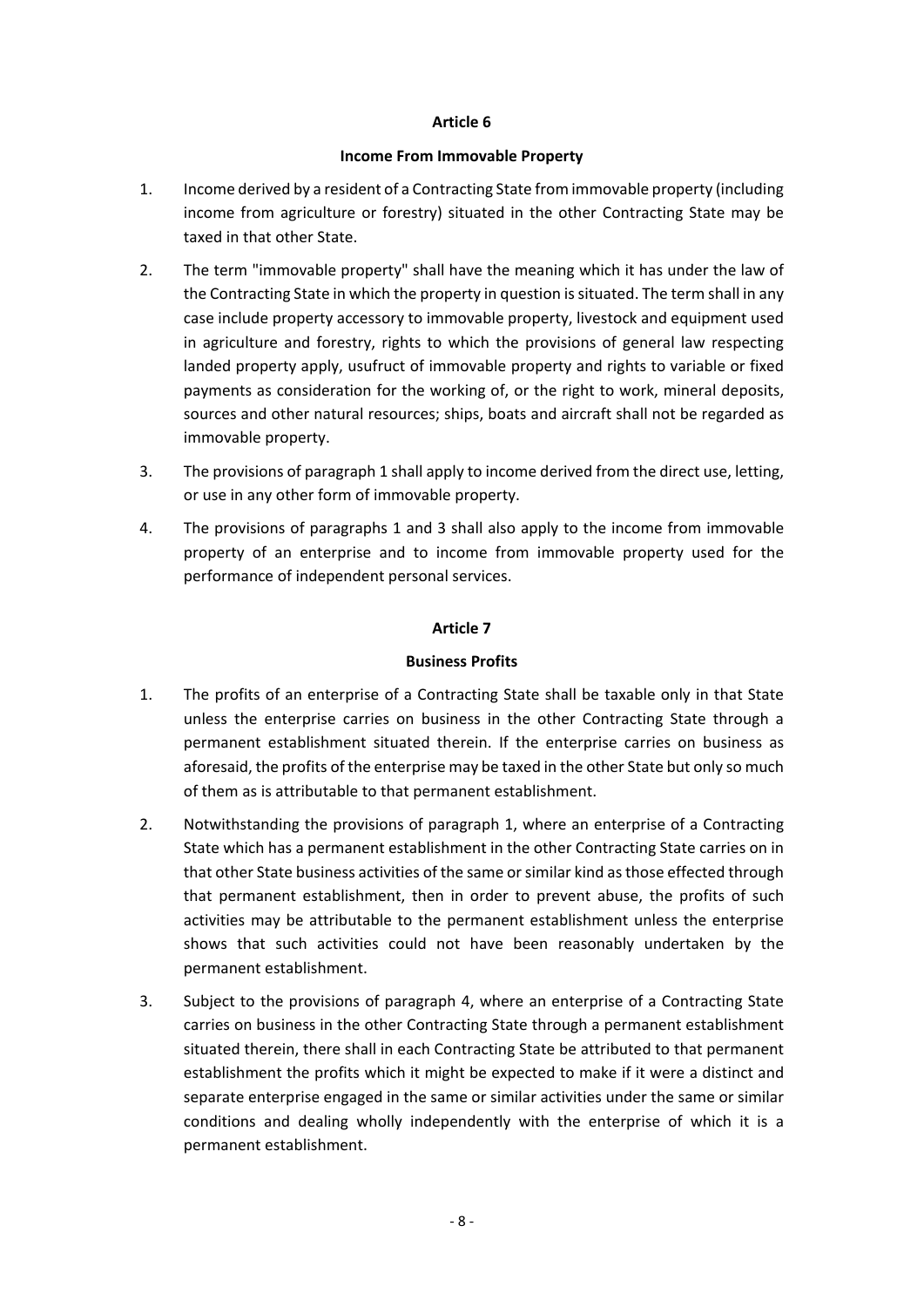- 4. In determining the profits of a permanent establishment, there shall be allowed as deductions expenses which are incurred for the purposes of the permanent establishment, including executive and general administrative expenses so incurred, whether in the State in which the permanent establishment is situated or elsewhere.
- 5. Insofar as it has been customary in a Contracting State to determine the profits to be attributed to a permanent establishment on the basis of an apportionment of the total profits of the enterprise to its various parts, nothing in paragraph 3 shall preclude that Contracting State from determining the profits to be taxed by such an apportionment as may be customary; the method of apportionment adopted shall, however, be such that the result shall be in accordance with the principles contained in this Article.
- 6. No profits shall be attributed to a permanent establishment by reason of the mere purchase by that permanent establishment of goods or merchandise for the enterprise.
- 7. For the purposes of the preceding paragraphs, the profits to be attributed to the permanent establishment shall be determined by the same method year by year unless there is good and sufficient reason to the contrary.
- 8. Where profits include items of income which are dealt with separately in other Articles of this Convention, then the provisions of those Articles shall not be affected by the provisions of this Article.

# **Shipping, Inland Waterways Transport and Air Transport**

- 1. Profits from the operation of ships or aircraft in international traffic shall be taxable only in the Contracting State in which the place of effective management of the enterprise is situated.
- 2. Profits from the operation of boats engaged in inland waterways transport shall be taxable only in the Contracting State in which the place of effective management of the enterprise is situated.
- 3. If the place of effective management of a shipping enterprise or of an inland waterways transport enterprise is aboard a ship or boat, then it shall be deemed to be situated in the Contracting State in which the home harbour of the ship or boat is situated, or, if there is no such home harbour, in the Contracting State of which the operator of the ship or boat is a resident.
- 4. The provisions of paragraph 1 shall also apply to profits from the participation in a pool, a joint business or an international operating agency.

# **Article 9**

# **Associated Enterprises**

- 1. Where
	- a) an enterprise of a Contracting State participates directly or indirectly in the management, control or capital of an enterprise of the other Contracting State, or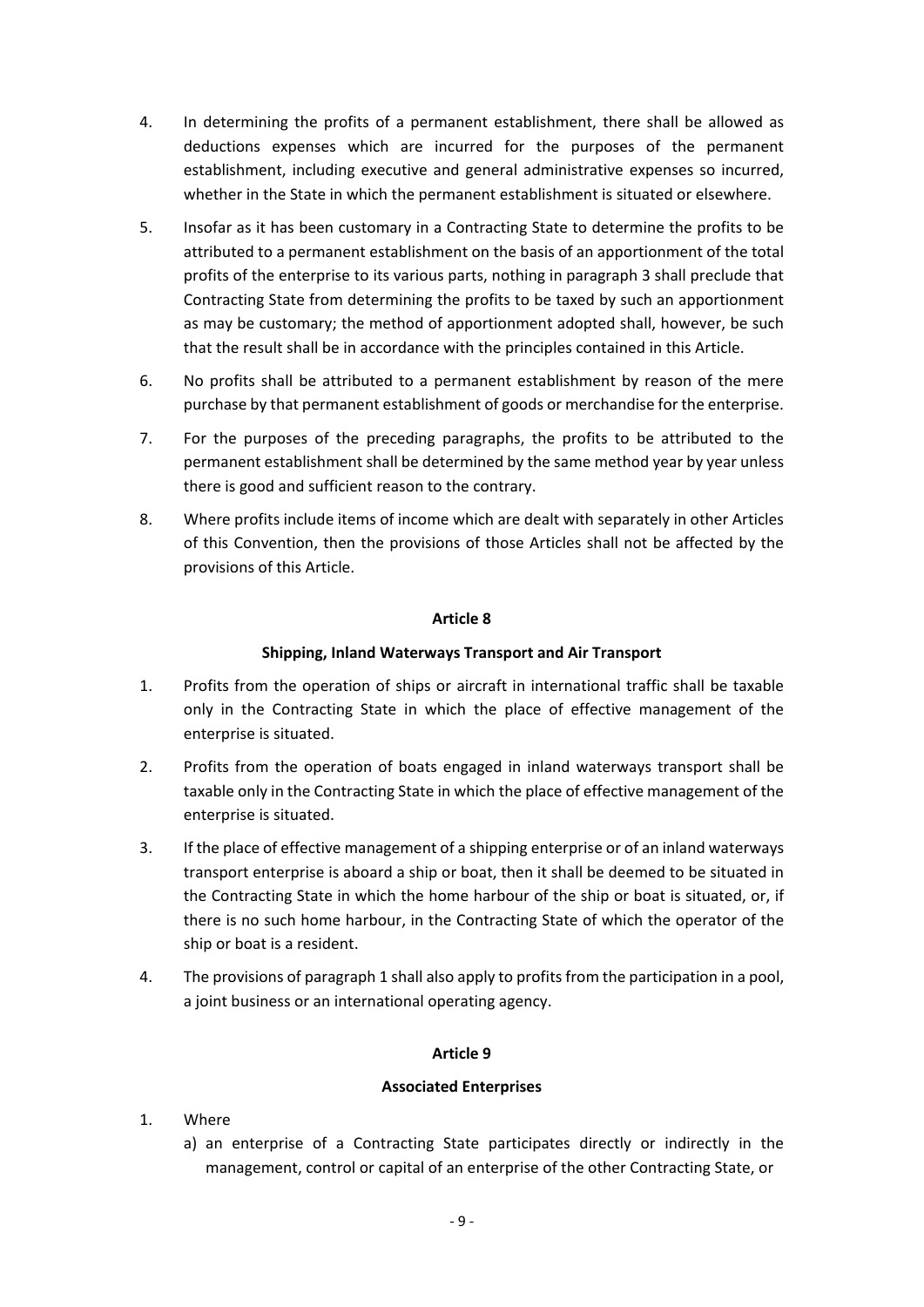b) the same persons participate directly or indirectly in the management, control or capital of an enterprise of a Contracting State and an enterprise of the other Contracting State,

and in either case conditions are made or imposed between the two enterprises in their commercial or financial relations which differ from those which would be made between independent enterprises, then any profits which would, but for those conditions, have accrued to one of the enterprises, but, by reason of those conditions, have not so accrued, may be included in the profits of that enterprise and taxed accordingly.

2. **[Replaced by paragraph 1 of Article 17 of the MLI]** [Where a Contracting State includes in the profits of an enterprise of that State - and taxes accordingly - profits on which an enterprise of the other Contracting State has been charged to tax in that other State and the profits so included are profits which would have accrued to the enterprise of the first-mentioned State if the conditions made between the two enterprises had been those which would have been made between independent enterprises, then that other State shall make an appropriate adjustment to the amount of the tax charged therein on those profits. In determining such adjustment, due regard shall be had to the other provisions of this Convention and the competent authorities of the Contracting States shall if necessary consult each other.]

*The following paragraph 1 of Article 17 of the MLI replaces paragraph 2 of Article 9 of this Convention:* 

ARTICLE 17 OF THE MLI – CORRESPONDING ADJUSTMENTS

Where a [*Contracting State*] includes in the profits of an enterprise of that [*Contracting State*] — and taxes accordingly — profits on which an enterprise of the other [*Contracting State*] has been charged to tax in that other [*Contracting State*] and the profits so included are profits which would have accrued to the enterprise of the first-mentioned [*Contracting State*] if the conditions made between the two enterprises had been those which would have been made between independent enterprises, then that other [*Contracting State*] shall make an appropriate adjustment to the amount of the tax charged therein on those profits. In determining such adjustment, due regard shall be had to the other provisions of [*the Convention*] and the competent authorities of the [*Contracting States*] shall if necessary consult each other.

# **Article 10**

#### **Dividends**

- 1. Dividends paid by a company which is a resident of a Contracting State to a resident of the other Contracting State may be taxed in that other State.
- 2. However, such dividends may also be taxed in the Contracting State of which the company paying the dividends is a resident and according to the laws of that State, but if the beneficial owner of the dividends is a resident of the other Contracting State, the tax so charged shall not exceed: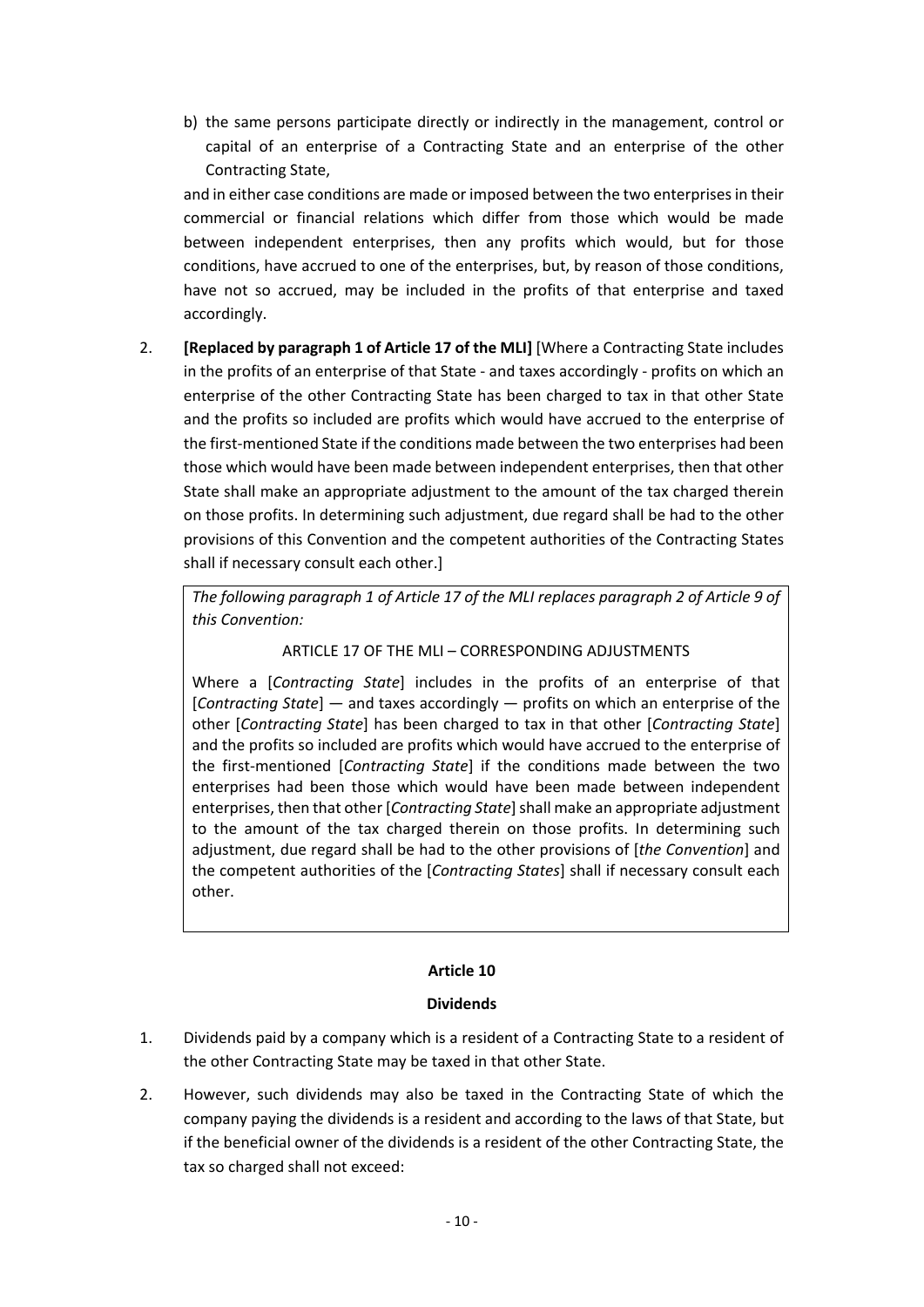- a) 0 per cent of the gross amount of the dividends if the beneficial owner is a company (other than a partnership) which holds directly at least 10 per cent of the capital of the company paying the dividends for an uninterrupted period of at least 12 months prior to the decision to distribute the dividends;
- b) 15 per cent of the gross amount of the dividends in all other cases.

This paragraph shall not affect the taxation of the company in respect of the profits out of which the dividends are paid.

- 3. The term "dividends" as used in this Article means income from shares, "jouissance" shares or "jouissance" rights, mining shares, founders' shares or other rights, not being debt-claims, participating in profits, as well as income from other corporate rights which is subjected to the same taxation treatment as income from shares by the laws of the State of which the company making the distribution is a resident, and in the case of Luxembourg the investor's share of the profit in a commercial, industrial, mining or craft undertaking, paid proportionally to the profits and by virtue of his capital outlay, as well as interest and payments on bonds, where, over and above the fixed rate of interest, a right of assignment is granted for supplementary interest varying according to the unretained earnings.
- 4. The provisions of paragraphs 1 and 2 shall not apply if the beneficial owner of the dividends, being a resident of a Contracting State, carries on business in the other Contracting State of which the company paying the dividends is a resident, through a permanent establishment situated therein, or performs in that other State independent personal services from a fixed base situated therein, and the holding in respect of which the dividends are paid is effectively connected with such permanent establishment or fixed base. In such case the provisions of Article 7 or Article 14, as the case may be, shall apply.
- 5. Where a company which is a resident of a Contracting State derives profits or income from the other Contracting State, that other State may not impose any tax on the dividends paid by the company, except insofar as such dividends are paid to a resident of that other State or insofar as the holding in respect of which the dividends are paid is effectively connected with a permanent establishment situated or fixed base situated in that other State, nor subject the company's undistributed profits to a tax on the company's undistributed profits, even if the dividends paid or the undistributed profits consist wholly or partly of profits or income arising in such other State.
- 6. Where a company, which is a resident of a Contracting State having a permanent establishment in the other Contracting State, derives profits or income from that permanent establishment, the other Contracting State may not impose a tax on any remittances or deemed remittances of such profits or income by the permanent establishment to the company which is a resident of the first-mentioned Contracting State.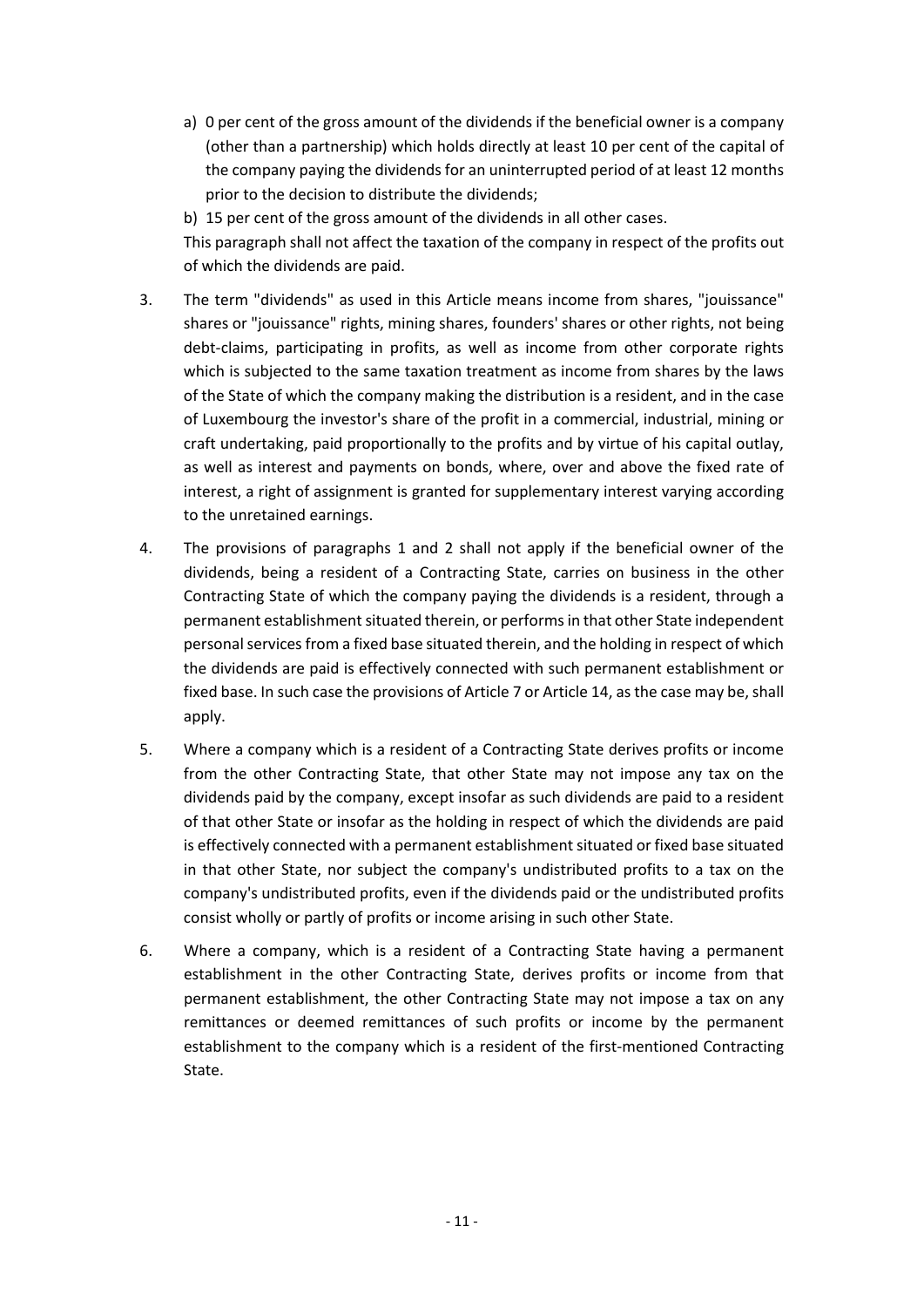#### **Interest**

- 1. Interest arising in a Contracting State and paid to a resident of the other Contracting State shall be taxable only in that other State if such resident is the beneficial owner of the interest.
- 2. The term "interest" as used in this Article means income from debt-claims of every kind, whether or not secured by mortgage and whether or not carrying a right to participate in the debtor's profits, and in particular, income from government securities and income from bonds or debentures, including premiums and prizes attaching to such securities, bonds or debentures. However, the term "interest" shall not include income referred to in Article 10. Penalty charges for late payment shall not be regarded as interest for the purpose of this Article.
- 3. The provisions of paragraph 1 shall not apply if the beneficial owner of the interest, being a resident of a Contracting State, carries on business in the other Contracting State in which the interest arises, through a permanent establishment situated therein, or performs in that other State independent personal services from a fixed base situated therein, and the debt-claim in respect of which the interest is paid is effectively connected with such permanent establishment or fixed base. In such case the provisions of Article 7 or Article 14, as the case may be, shall apply.
- 4. Where, by reason of a special relationship between the payer and the beneficial owner or between both of them and some other person, the amount of the interest, having regard to the debt-claim for which it is paid, exceeds the amount which would have been agreed upon by the payer and the beneficial owner in the absence of such relationship, the provisions of this Article shall apply only to the last-mentioned amount. In such case, the excess part of the payments shall remain taxable according to the laws of each Contracting State, due regard being had to the other provisions of this Convention.

# **Article 12**

# **Royalties**

- 1. Royalties arising in a Contracting State and beneficially owned by a resident of the other Contracting State shall be taxable only in that other State.
- 2. The term "royalties" as used in this Article means payments of any kind received as a consideration for the use of, or the right to use, any copyright of literary, artistic or scientific work including cinematograph films, discs or tapes for radio or television broadcasting, any patent, trade mark, design or model, plan, secret formula or process, or for the use of, or the right to use, industrial, commercial, or scientific equipment, or for information concerning industrial, commercial or scientific experience.
- 3. The provisions of paragraph 1 shall not apply if the beneficial owner of the royalties, being a resident of a Contracting State, carries on business in the other Contracting State in which the royalties arise, through a permanent establishment situated therein,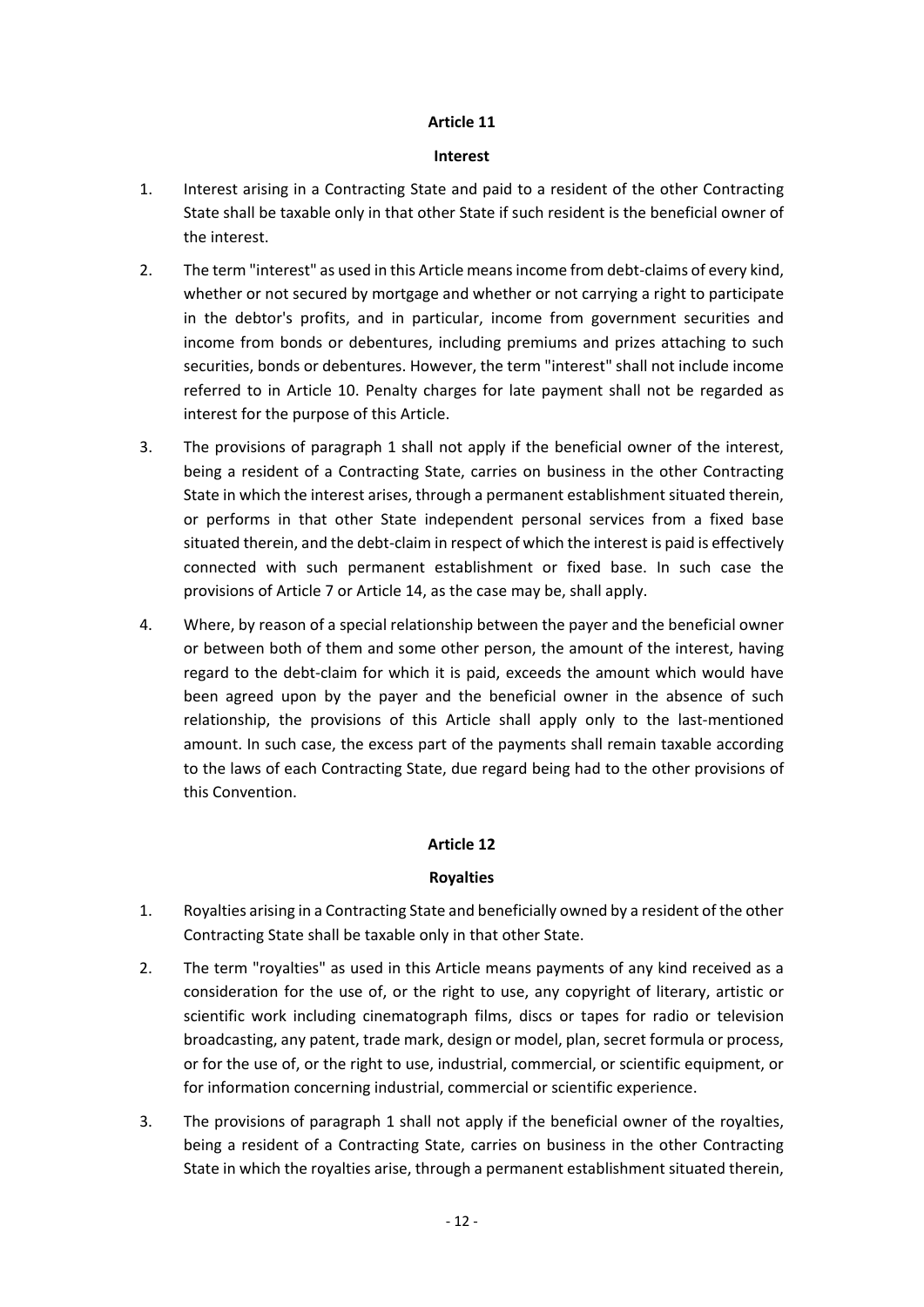or performs in that other State independent personal services from a fixed base situated therein, and the right or property in respect of which the royalties are paid is effectively connected with such permanent establishment or fixed base. In such case the provisions of Article 7 or Article 14, as the case may be, shall apply.

4. Where, by reason of a special relationship between the payer and the beneficial owner or between both of them and some other person, the amount of the royalties, having regard to the use, right or information for which they are paid, exceeds the amount which would have been agreed upon by the payer and the beneficial owner in the absence of such relationship, the provisions of this Article shall apply only to the lastmentioned amount. In such case, the excess part of the payments shall remain taxable according to the laws of each Contracting State, due regard being had to the other provisions of this Convention.

# **Article 13**

# **Capital Gains**

- 1. Gains derived by a resident of a Contracting State from the alienation of immovable property referred to in Article 6 and situated in the other Contracting State may be taxed in that other State.
- 2. Gains from the alienation of movable property forming part of the business property of a permanent establishment which an enterprise of a Contracting State has in the other Contracting State or of movable property pertaining to a fixed base available to a resident of a Contracting State in the other Contracting State for the purpose of performing independent personal services, including such gains from the alienation of such a permanent establishment (alone or with the whole enterprise) or of such fixed base, may be taxed in that other State.
- 3. Gains from the alienation of ships or aircraft operated in international traffic, boats engaged in inland waterwaystransport or movable property pertaining to the operation of such ships, aircraft or boats, shall be taxable only in the Contracting State in which the place of effective management of the enterprise is situated.
- 4. Gains from the alienation of any property other than that referred to in paragraphs 1, 2 and 3, shall be taxable only in the Contracting State of which the alienator is a resident.

# **Article 14**

# **Independent Personal Services**

1. Income derived by a resident of a Contracting State in respect of professional services or other activities of an independent character shall be taxable only in that State. However, such income may be taxed in the other Contracting State in the following circumstances: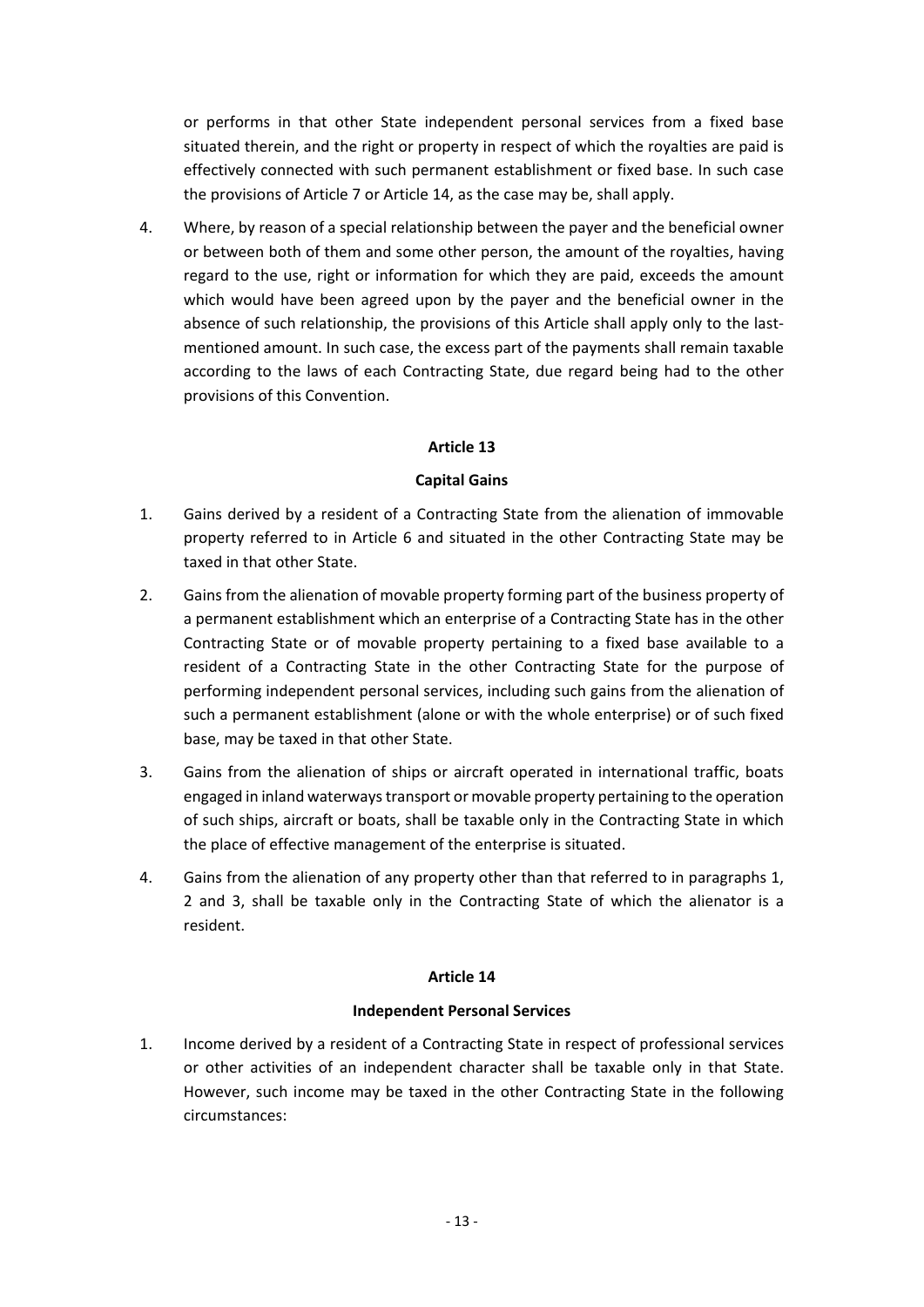- a) if he has a fixed base regularly available to him in the other Contracting State for the purpose of performing his activities; in that case, only so much of the income as is attributable to that fixed base may be taxed in that other Contracting State; or
- b) if his stay in the other Contracting State is for a period or periods amounting to or exceeding in the aggregate 183 days in any twelve-month period commencing or ending in the fiscal year concerned; in that case, only so much of the income as is derived from the activity exercised in the other Contracting State during the aforesaid period or periods may be taxed in that other State.
- 2. The term "professional services" includes especially independent scientific, literary, artistic, educational or teaching activities as well as the independent activities of physicians, lawyers, engineers, architects, dentists and accountants.

#### **Dependent Personal Services**

- 1. Subject to the provisions of Articles 16, 18, 19 and 21, salaries, wages and other similar remuneration derived by a resident of a Contracting State in respect of an employment shall be taxable only in that State unless the employment is exercised in the other Contracting State. If the employment is so exercised, such remuneration as is derived there from may be taxed in that other State.
- 2. Notwithstanding the provisions of paragraph 1, remuneration derived by a resident of a Contracting State in respect of an employment exercised in the other Contracting State shall be taxable only in the first-mentioned State if:
	- a) the recipient is present in the other State for a period or periods not exceeding in the aggregate 183 days in any twelve month period commencing or ending in the fiscal year concerned, and
	- b) the remuneration is paid by, or on behalf of, an employer who is not a resident of the other State, and
	- c) the remuneration is not borne by a permanent establishment or a fixed base which the employer has in the other State.
- 3. Notwithstanding the preceding provisions of this Article, remuneration derived in respect of an employment exercised aboard a ship, aircraft or road vehicle operated in international traffic, or aboard a boat engaged in inland waterways transport, may be taxed in the Contracting State in which the place of effective management of the enterprise is situated.

#### **Article 16**

### **Directors' Fees**

Directors' fees and other similar payments derived by a resident of a Contracting State in his capacity as a member of the board of directors of a company which is a resident of the other Contracting State may be taxed in that other State.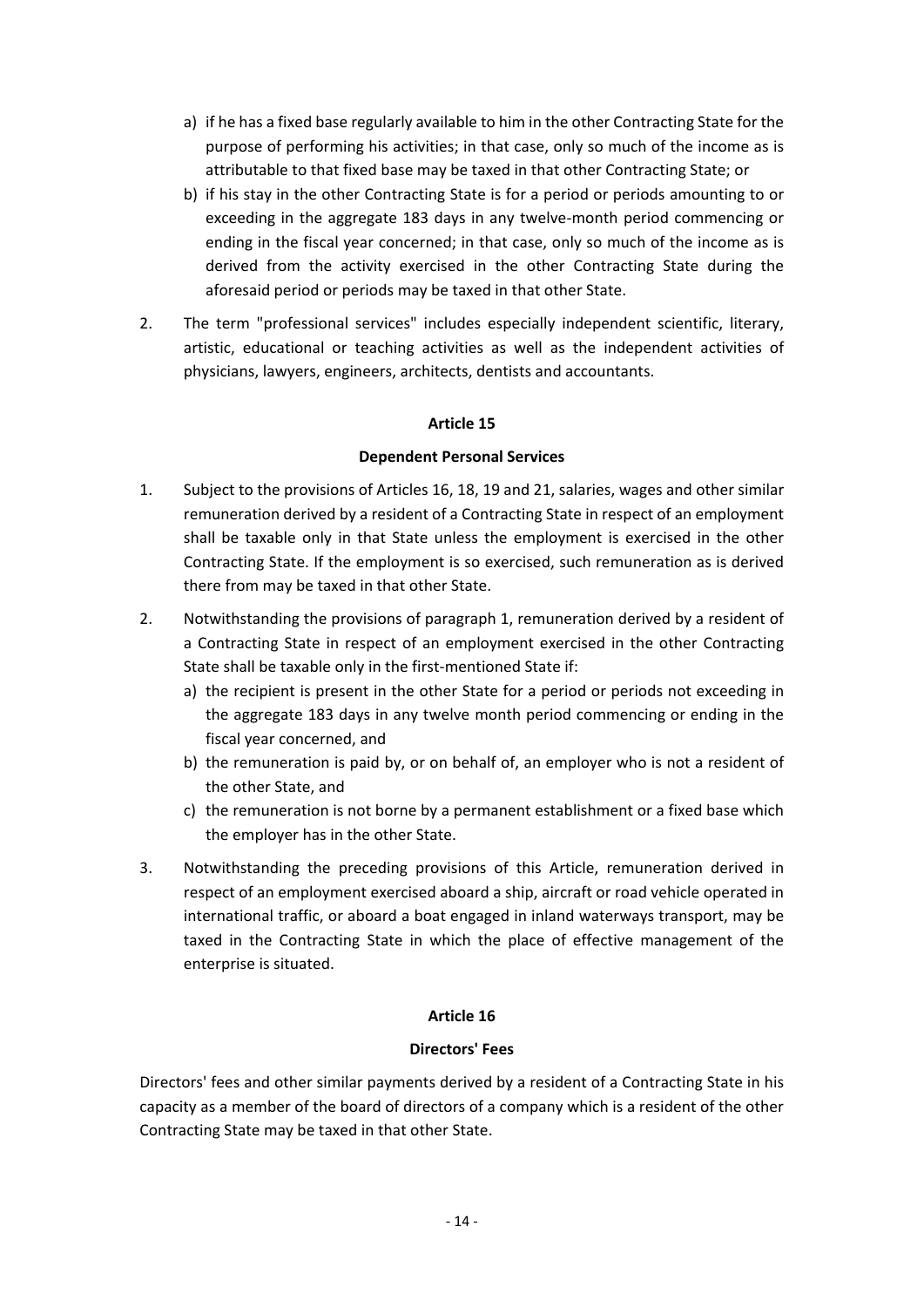#### **Artistes and Sportspersons**

- 1. Notwithstanding the provisions of Articles 7, 14 and 15, income derived by a resident of a Contracting State as an entertainer, such as a theatre, motion picture, radio or television artiste, or a musician, or as a sportsperson, from his personal activities as such exercised in the other Contracting State, may be taxed in that other State.
- 2. Where income in respect of personal activities exercised by an entertainer or a sportsperson in his capacity as such accrues not to the entertainer or sportsperson himself but to another person, that income may, notwithstanding the provisions of Articles 7, 14 and 15, be taxed in the Contracting State in which the activities of the entertainer or sportsperson are exercised.
- 3. The provisions of paragraphs 1 and 2 shall not apply to income derived from activities performed in a Contracting State by entertainers or sportspersons if the visit to that State is substantially supported by public funds of the other Contracting State or local authority thereof. In such a case, the income shall be taxable only in the State of which the entertainer or sportsperson is a resident.

#### **Article 18**

#### **Pensions**

- 1. Subject to the provisions of paragraph 2 of Article 19, pensions and other similar remuneration paid to a resident of a Contracting State in consideration of past employment shall be taxable only in that State.
- 2. Notwithstanding the provisions of paragraph 1, pensions and other payments made under the social security legislation of a Contracting State shall be taxable only in that State.
- 3. Notwithstanding the provisions of paragraph 1, pensions and other similar remuneration (including lump-sum payments) arising in a Contracting State and paid to a resident of the other Contracting State shall be taxable only in the first-mentioned State, provided that such payments derive from contributions paid to or from provisions made under a pension scheme by the recipient or on his behalf and that these contributions, provisions or the pensions or other similar remuneration have been subjected to tax in the first-mentioned State under the ordinary rules of its tax laws.

### **Article 19**

#### **Government Service**

- 1. a) Salaries, wages and other similar remuneration paid by a Contracting State or a local authority thereof to an individual in respect of services rendered to that State or authority shall be taxable only in that State.
	- b) However, such salaries, wages and other similar remuneration shall be taxable only in the other Contracting State if the services are rendered in that State and the individual is a resident of that State who: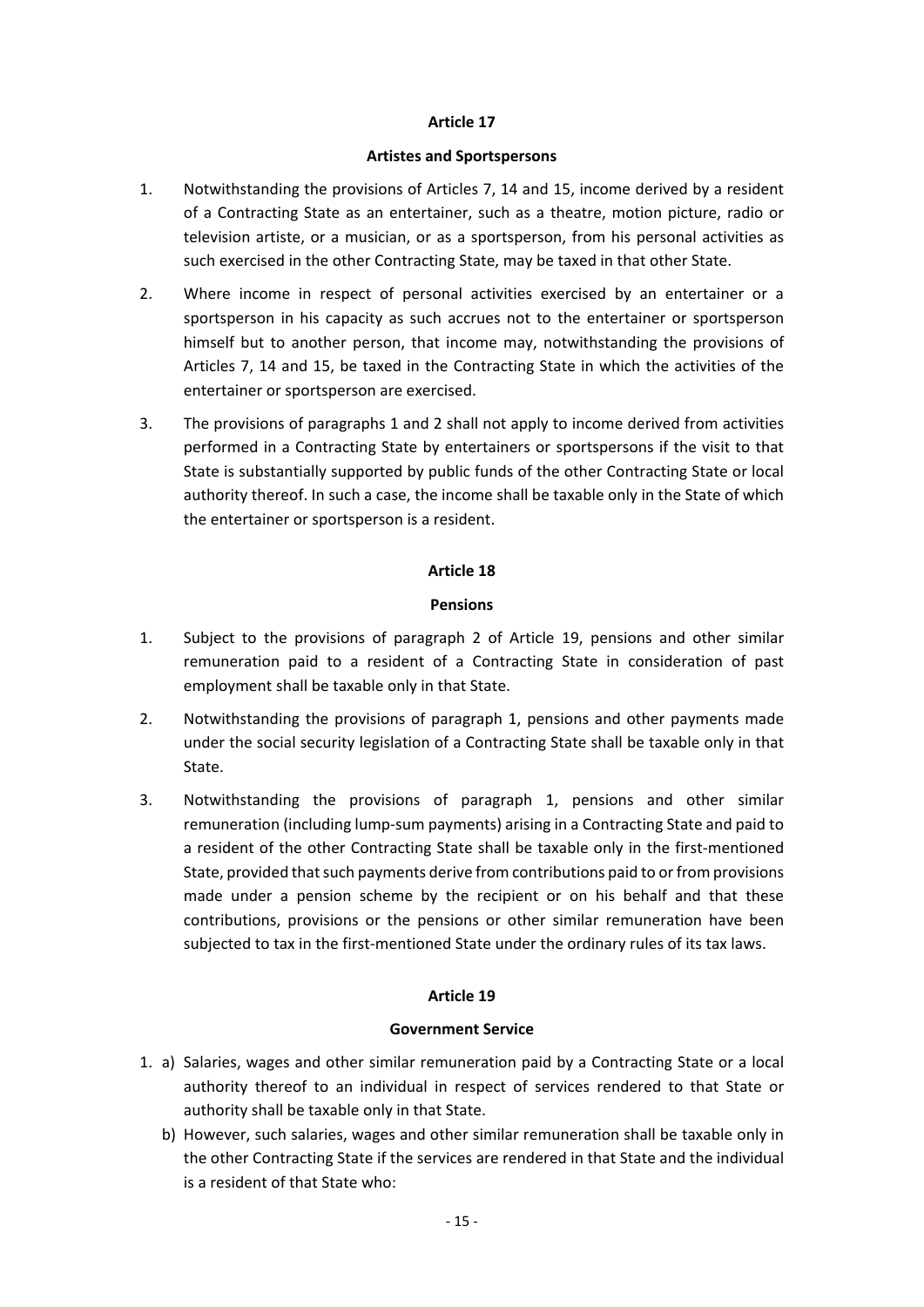- (i) is a national of that State; or
- (ii) did not become a resident of that State solely for the purpose of rendering the services.
- 2. a) Notwithstanding the provisions of paragraph 1, pensions and other similar remuneration paid by, or out of funds created by, a Contracting State or a local authority thereof to an individual in respect of services rendered to that State or authority shall be taxable only in that State.
	- b) However, such pensions and other similar remuneration shall be taxable only in the other Contracting State if the individual is a resident of, and a national of, that State.
- 3. The provisions of Articles 15, 16, 17 and 18 shall apply to salaries, wages, pensions, and other similar remuneration in respect of services rendered in connection with a business carried on by a Contracting State or a local authority thereof.

### **Students**

Payments which a student, business trainee, or apprentice who is or was immediately before visiting a Contracting State a resident of the other Contracting State and who is present in the first-mentioned State solely for the purpose of his education or training receives for the purpose of his maintenance, education or training shall not be taxed in that State, provided that such payments arise from sources outside that State.

# **Article 21**

#### **Professors and Teachers**

- 1. An individual who has been a resident in a Contracting State immediately before traveling to the other Contracting State, and who, at the invitation of a school, university, or other similar non-profit educational institution, remains in that other State for a period not exceeding two years from the date of his first arrival in that other State, for the purpose of teaching or carrying out research, or both, in such educational institutions, shall be exempt from tax in that other State with respect to the remuneration received for such teaching or research.
- 2. The provisions of paragraph 1 of this Article shall not be applicable to the remuneration received for teaching or research work if such is not carried out for the public good, but principally for the private benefit of a specified person or specified persons.

# **Article 22**

### **Other Income**

- 1. Items of income of a resident of a Contracting State, wherever arising, not dealt with in the foregoing Articles of this Convention shall be taxable only in that State.
- 2. The provisions of paragraph 1 shall not apply to income, other than income from immovable property as defined in paragraph 2 of Article 6, if the recipient of such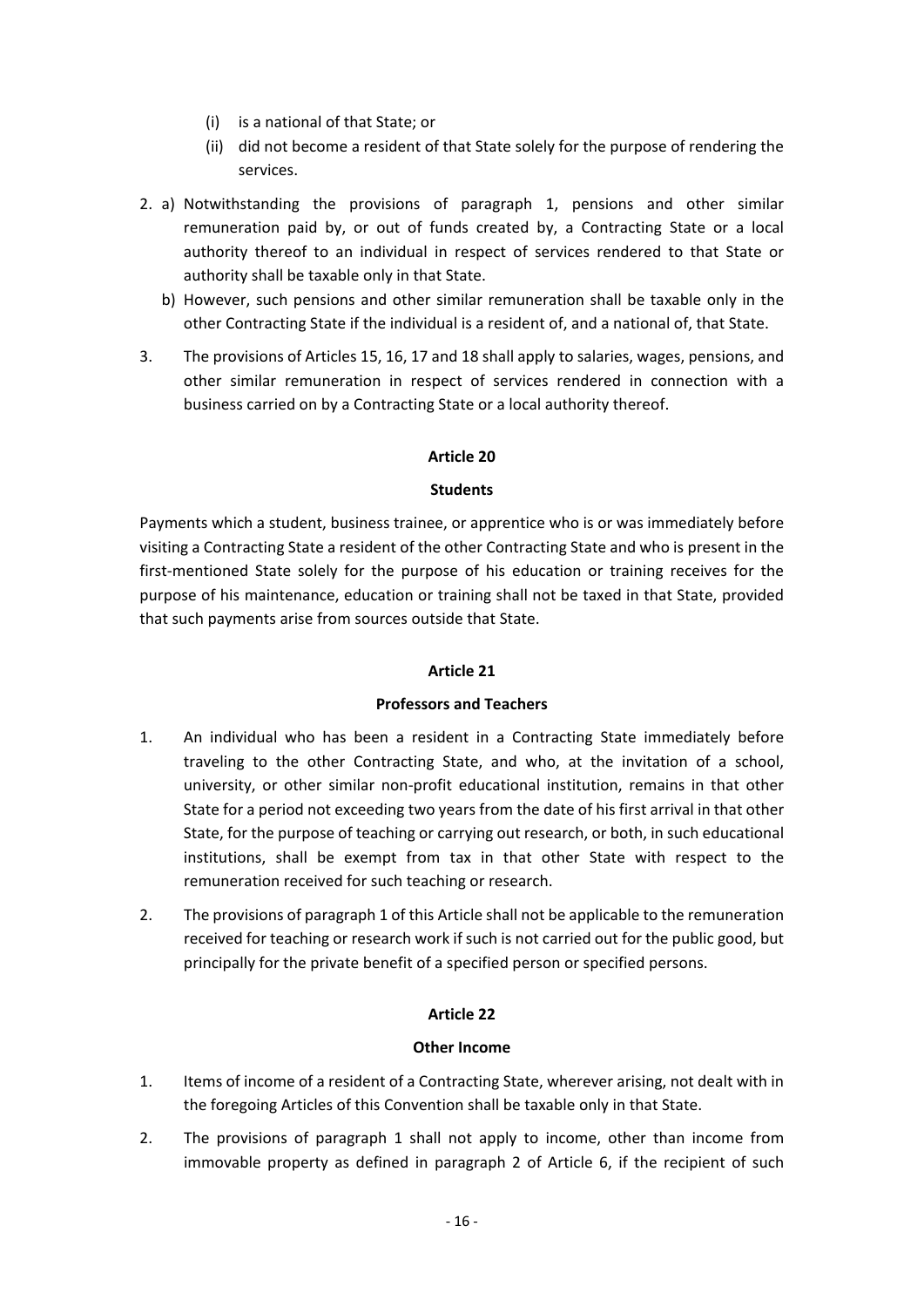income, being a resident of a Contracting State, carries on business in the other Contracting State through a permanent establishment situated therein, or performs in that other State independent personal services from a fixed base situated therein, and the right or property in respect of which the income is paid is effectively connected with such permanent establishment or fixed base. In such case the provisions of Article 7 or Article 14, as the case may be, shall apply.

# **Article 23**

# **Capital**

- 1. Capital represented by immovable property referred to in Article 6, owned by a resident of a Contracting State and situated in the other Contracting State, may be taxed in that other State.
- 2. Capital represented by movable property forming part of the business property of a permanent establishment which an enterprise of a Contracting State has in the other Contracting State or by movable property pertaining to a fixed base available to a resident of a Contracting State in the other Contracting State for the purpose of performing independent personal services, may be taxed in that other State.
- 3. Capital represented by ships and aircraft operated in international traffic and by boats engaged in inland waterways transport, and by movable property pertaining to the operation of such ships, aircraft and boats, shall be taxable only in the Contracting State in which the place of effective management of the enterprise is situated.
- 4. All other elements of capital of a resident of a Contracting State shall be taxable only in that State.

#### **Article 24**

# **Elimination of Double Taxation**

- 1. In the case of Luxembourg, subject to the provisions of the law of Luxembourg regarding the elimination of double taxation which shall not affect the general principle hereof, double taxation shall be eliminated as follows:
	- a) where a resident of Luxembourg derives income or owns capital which, in accordance with the provisions of this Convention, may be taxed in Barbados, Luxembourg shall, subject to the provisions of sub-paragraphs b) and c), exempt such income or capital from tax, but may, in order to calculate the amount of tax on the remaining income or capital of the resident, apply the same rates of tax as if the income or capital had not been exempted;
	- b) where a resident of Luxembourg derives income which, in accordance with the provisions of Articles 10 and 17 may be taxed in Barbados, Luxembourg shall allow as a deduction from the income tax on individuals or from the corporation tax of that resident an amount equal to the tax paid in Barbados. Such deduction shall not, however, exceed that part of the tax, as computed before the deduction is given, which is attributable to such items of income derived from Barbados;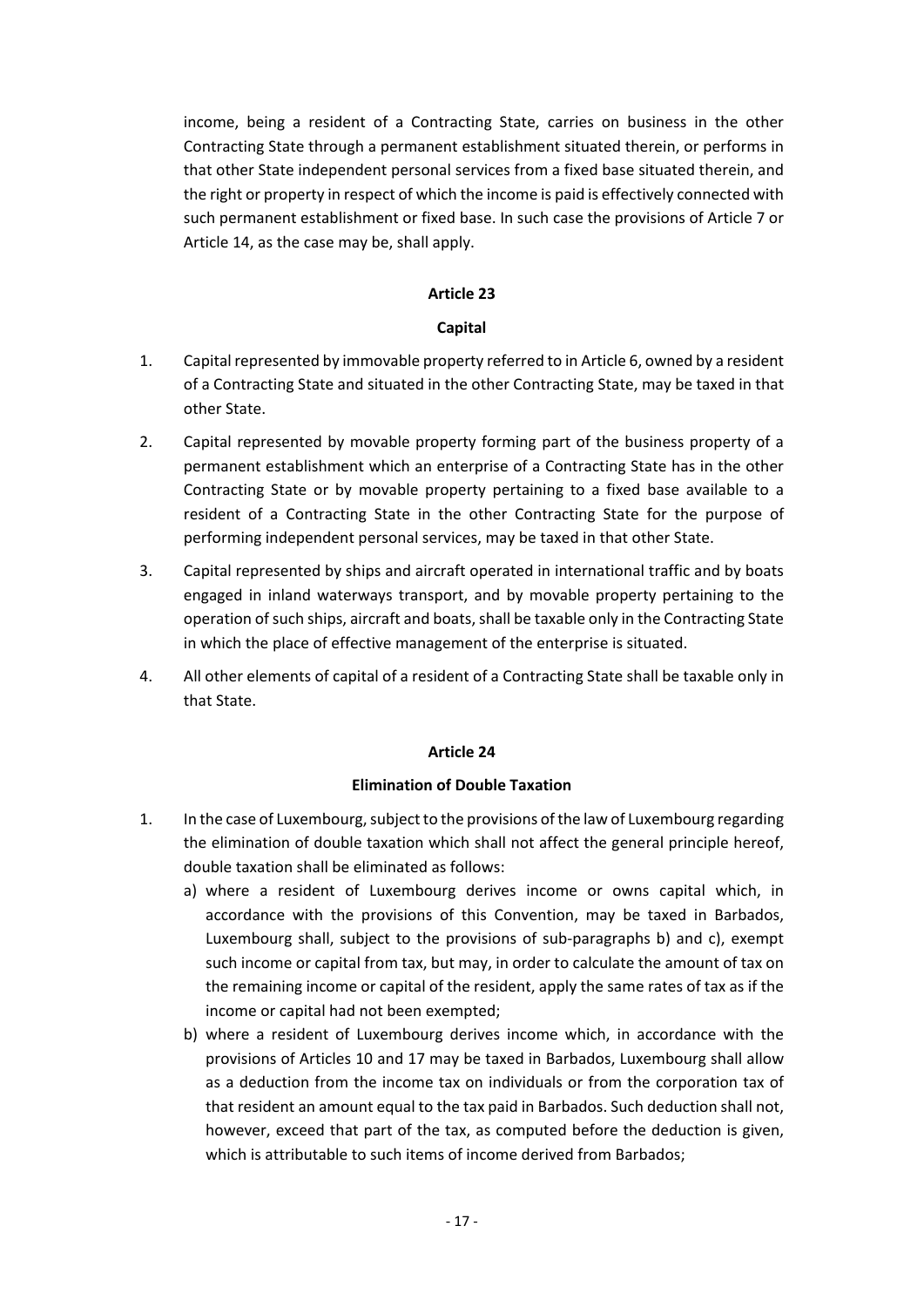- c) the provisions of sub-paragraph a) shall not apply to income derived or capital owned by a resident of Luxembourg where Barbados applies the provisions of this Convention to exempt such income or capital from tax or applies the provisions of paragraph 2 of Article 10 to such income.
- 2. In the case of Barbados, subject to the provisions of the laws of Barbados regarding the allowance as a credit against Barbados tax of tax payable in a territory outside Barbados which shall not affect the general principle hereof, double taxation shall be eliminated as follows:
	- a) tax payable under the laws of Luxembourg and in accordance with the Convention, whether directly or by deduction, on profits or income from sources within Luxembourg (excluding, in the case of a dividend tax payable in respect of the profits out of which the dividend is paid) shall be allowed as a credit against any Barbados tax computed by reference to the same profits or income in respect of which the Luxembourg tax is computed;
	- b) the credit, however, shall in no case exceed the part of the tax, as computed before the deduction is given, which is appropriate to the income which may be taxed in Luxembourg.

### **Non-Discrimination**

- 1. Nationals of a Contracting State shall not be subjected in the other Contracting State to any taxation or any requirement connected therewith, which is other or more burdensome than the taxation and connected requirements to which nationals of that other State in the same circumstances, in particular with respect to residence, are or may be subjected. This provision shall, notwithstanding the provisions of Article 1, also apply to persons who are not residents of one or both of the Contracting States.
- 2. The taxation on a permanent establishment which an enterprise of a Contracting State has in the other Contracting State shall not be less favourably levied in that other State than the taxation levied on enterprises of that other State carrying on the same activities. This provision shall not be construed as obliging a Contracting State to grant to residents of the other Contracting State any personal allowances, reliefs and reductions for taxation purposes on account of civil status or family responsibilities which it grants to its own residents.
- 3. Except where the provisions of paragraph 1 of Article 9, paragraph 4 of Article 11 or paragraph 4 of Article 12 apply, interest, royalties and other disbursements paid by an enterprise of a Contracting State to a resident of the other Contracting State shall, for the purpose of determining the taxable profits of such enterprise, be deductible under the same conditions as if they had been paid to a resident of the first-mentioned State. Similarly, any debts of an enterprise of a Contracting State to a resident of the other Contracting State shall, for the purpose of determining the taxable capital of such enterprise, be deductible under the same conditions as if they had been contracted to a resident of the first-mentioned State.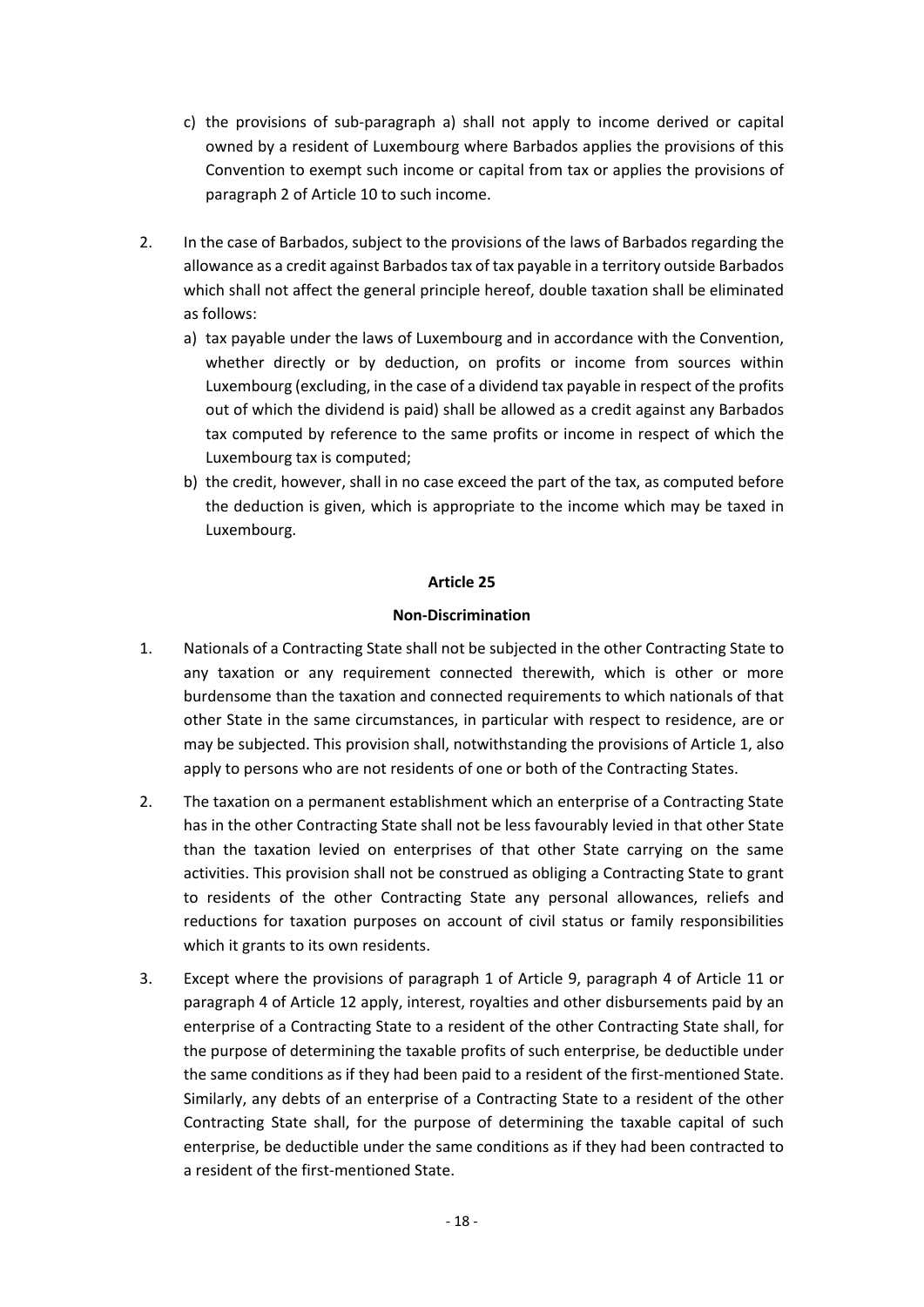- 4. Enterprises of a Contracting State, the capital of which is wholly or partly owned or controlled, directly or indirectly, by one or more residents of the other Contracting State, shall not be subjected in the first-mentioned State to any taxation or any requirement connected therewith which is other or more burdensome than the taxation and connected requirements to which other similar enterprises of the firstmentioned State are or may be subjected.
- 5. The provisions of this Article shall apply to taxes covered by this Convention.

### **Mutual Agreement Procedure**

1. **[The first sentence of paragraph 1 of Article 26 of this Convention is replaced by the first sentence of paragraph 1 of Article 16 of the MLI]** [Where a person considers that the actions of one or both of the Contracting States result or will result for him in taxation not in accordance with the provisions of this Convention, he may, irrespective of the remedies provided by the domestic law of those States, present his case to the competent authority of the Contracting State of which he is a resident or, if his case comes under paragraph 1 of Article 25, to that of the Contracting State of which he is a national.]

*The following first sentence of paragraph 1 of Article 16 of the MLI replaces the first sentence of paragraph 1 of Article 26 of this Convention:[1](#page-18-0)*

ARTICLE 16 OF THE MLI – MUTUAL AGREEMENT PROCEDURE

Where a person considers that the actions of one or both of the [*Contracting States*] result or will result for that person in taxation not in accordance with the provisions of [*this Convention*], that person may, irrespective of the remedies provided by the domestic law of those [*Contracting States*], present the case to the competent authority of either [*Contracting State*].

The case must be presented within three years from the first notification of the action resulting in taxation not in accordance with the provisions of the Convention.

- 2. The competent authority shall endeavour, if the objection appears to it to be justified and if it is not itself able to arrive at a satisfactory solution, to resolve the case by mutual agreement with the competent authority of the other Contracting State, with a view to the avoidance of taxation which is not in accordance with the Convention. Any agreement reached shall be implemented notwithstanding any time limits in the domestic law of the Contracting States.
- 3. The competent authorities of the Contracting States shall endeavour to resolve by mutual agreement any difficulties or doubts arising as to the interpretation or

<span id="page-18-0"></span><sup>-</sup> $1$  In accordance with paragraph 4 of Article 35 of the MLI, Article 16 of the MLI has effect with respect to this Convention for a case presented to the competent authority of a Contracting State on or after 1 April 2021, except for cases that were not eligible to be presented as of that date under the Convention prior to its modification by the MLI, without regard to the taxable period to which the case relates.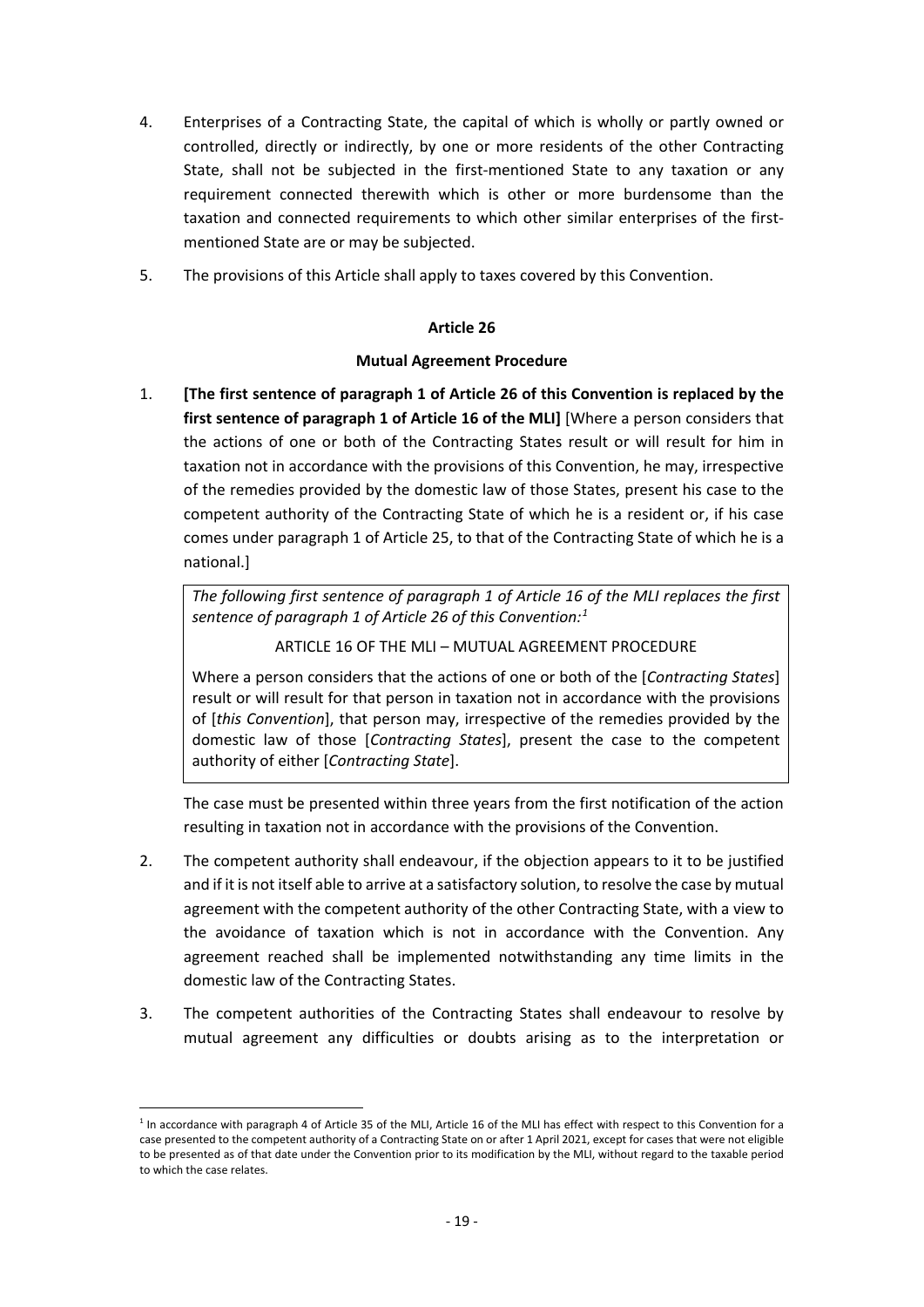application of the Convention. They may also consult together for the elimination of double taxation in cases not provided for in the Convention.

4. The competent authorities of the Contracting States may communicate with each other directly, including through a joint commission consisting of themselves or their representatives, for the purpose of reaching an agreement in the sense of the preceding paragraphs.

*The following Part VI of the MLI applies to this Convention:* [2](#page-19-0)[3](#page-19-1) PART VI OF THE MLI (ARBITRATION)

*Article 19 (Mandatory Binding Arbitration) of the MLI* 

1. Where:

<u>.</u>

- a) under [*paragraph 1 of Article 26 of this Convention*], a person has presented a case to the competent authority of a [*Contracting State*] on the basis that the actions of one or both of the [*Contracting States*] have resulted for that person in taxation not in accordance with the provisions of [*the Convention*]; and
- b) the competent authorities are unable to reach an agreement to resolve that case pursuant to [*paragraph 2 of Article 26 of the Convention*], within a period of two years beginning on the start date referred to in paragraph 8 or 9 [*of Article 19 of the MLI*], as the case may be (unless, prior to the expiration of that period the competent authorities of the [*Contracting States*] have agreed to a different time period with respect to that case and have notified the person who presented the case of such agreement),

any unresolved issues arising from the case shall, if the person so requests in writing, be submitted to arbitration in the manner described in [*Part VI of the MLI*], according to any rules or procedures agreed upon by the competent authorities of the [*Contracting States*] pursuant to the provisions of [*paragraph 10 of Article 19 of the MLI*].

2. Where a competent authority has suspended the mutual agreement procedure referred to in paragraph 1 [*of Article 19 of the MLI*] because a case with respect to one or more of the same issues is pending before court or administrative tribunal, the period provided in subparagraph b) of paragraph 1 [*of Article 19 of the MLI*] will stop running until either a final decision has been rendered by the court or administrative tribunal or the case has been suspended or withdrawn. In addition, where a person who presented a case and a competent authority have agreed to suspend the mutual agreement procedure, the period provided in subparagraph b) of paragraph 1 [o*f Article 19 of the MLI*] will stop running until the suspension has been lifted.

<span id="page-19-1"></span><span id="page-19-0"></span><sup>&</sup>lt;sup>2</sup> In accordance with paragraph 1 of Article 36 of the MLI, the provisions of Part VI (Arbitration) of the MLI have effect with respect to this Convention with respect to cases presented to the competent authority of a Contracting State on or after 1 April 2021. <sup>3</sup> In accordance with paragraph 2 of Article 36 of the MLI, the provisions of Part VI (Arbitration) of the MLI apply to a case presented to the competent authority of a Contracting State prior to 1 April 2021 only to the extent that the competent authorities of both Contracting States agree that it will apply to that specific case.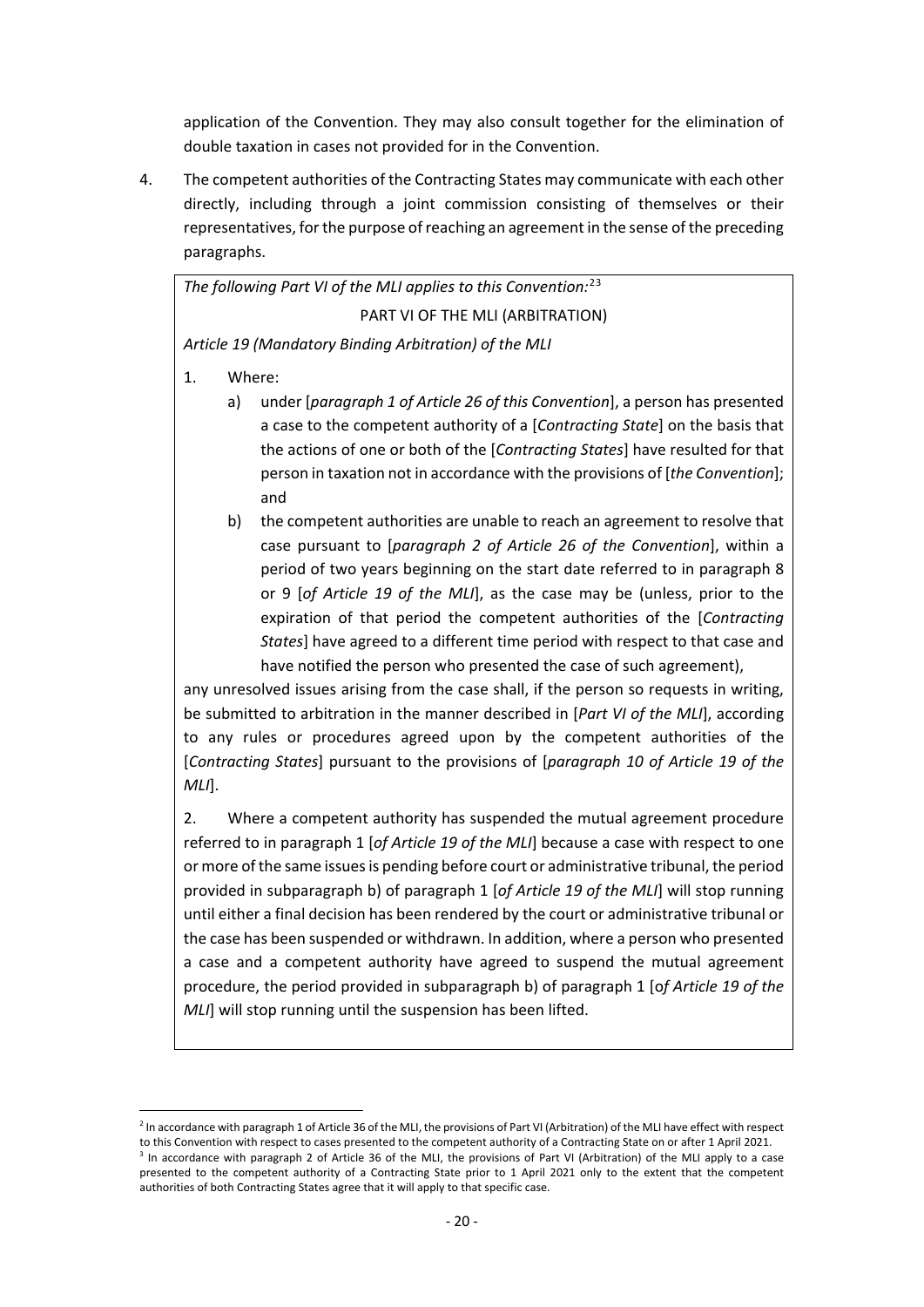3. Where both competent authorities agree that a person directly affected by the case has failed to provide in a timely manner any additional material information requested by either competent authority after the start of the period provided in subparagraph b) of paragraph 1 [*of Article 19 of the MLI*], the period provided in subparagraph b) of paragraph 1 [*of Article 19 of the MLI*] shall be extended for an amount of time equal to the period beginning on the date by which the information was requested and ending on the date on which that information was provided.

- 4. a) The arbitration decision with respect to the issues submitted to arbitration shall be implemented through the mutual agreement concerning the case referred to in paragraph 1 [*of Article 19 of the MLI*]. The arbitration decision shall be final.
	- b) The arbitration decision shall be binding on both [*Contracting States*] except in the following cases:
		- i) if a person directly affected by the case does not accept the mutual agreement that implements the arbitration decision. In such a case, the case shall not be eligible for any further consideration by the competent authorities. The mutual agreement that implements the arbitration decision on the case shall be considered not to be accepted by a person directly affected by the case if any person directly affected by the case does not, within 60 days after the date on which notification of the mutual agreement is sent to the person, withdraw all issues resolved in the mutual agreement implementing the arbitration decision from consideration by any court or administrative tribunal or otherwise terminate any pending court or administrative proceedings with respect to such issues in a manner consistent with that mutual agreement.
		- ii) if a final decision of the courts of one of the [*Contracting States*] holds that the arbitration decision is invalid. In such a case, the request for arbitration under paragraph 1 [*of Article 19 of the MLI*] shall be considered not to have been made, and the arbitration process shall be considered not to have taken place (except for the purposes of Articles 21 (Confidentiality of Arbitration Proceedings) and 25 (Costs of Arbitration Proceedings) [*of the MLI*]). In such a case, a new request for arbitration may be made unless the competent authorities agree that such a new request should not be permitted.
		- iii) if a person directly affected by the case pursues litigation on the issues which were resolved in the mutual agreement implementing the arbitration decision in any court or administrative tribunal.

5. The competent authority that received the initial request for a mutual agreement procedure as described in subparagraph a) of paragraph 1 [*of Article 19 of the MLI*] shall, within two calendar months of receiving the request:

a) send a notification to the person who presented the case that it has received the request; and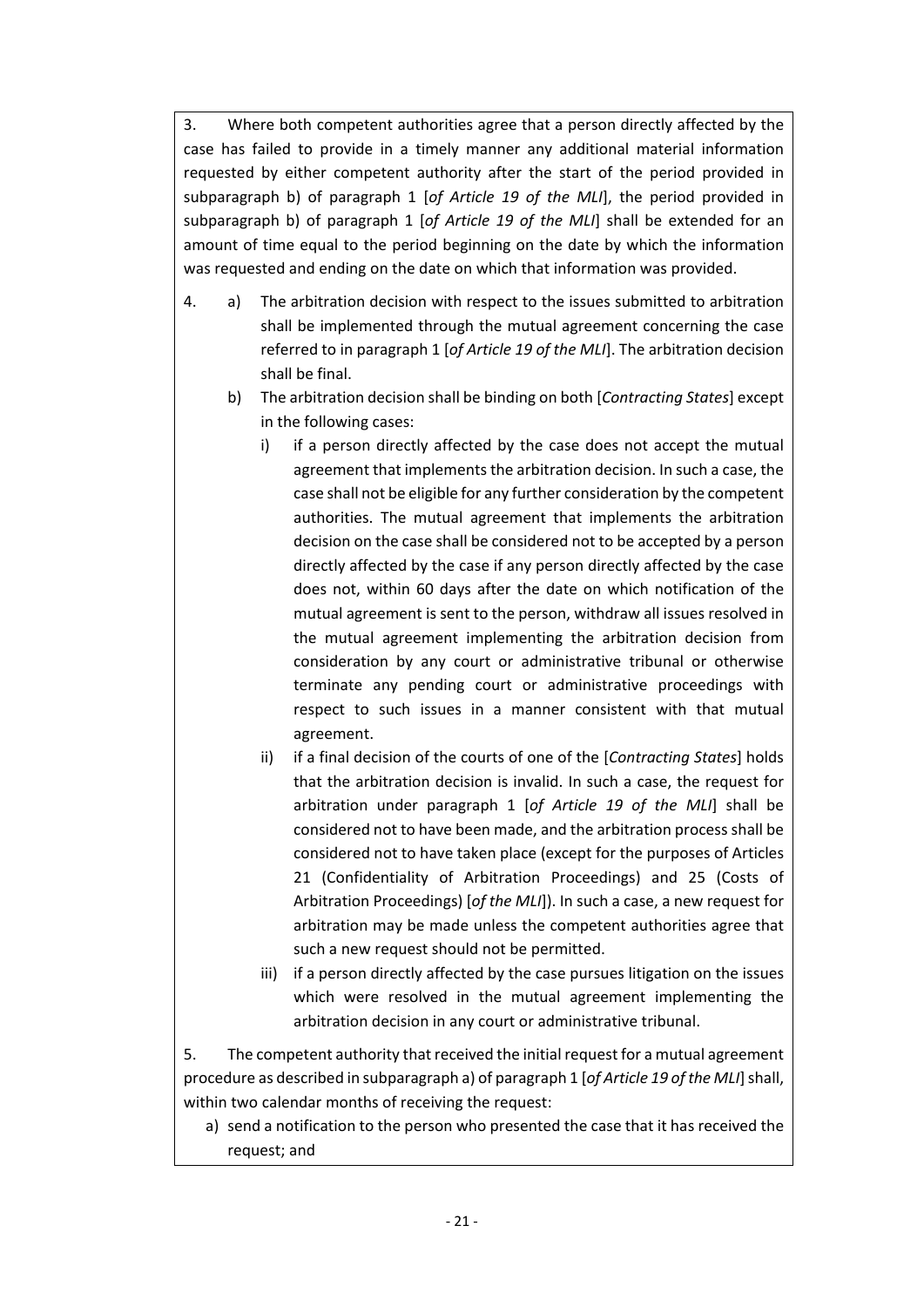b) send a notification of that request, along with a copy of the request, to the competent authority of the other [*Contracting State*].

6. Within three calendar months after a competent authority receives the request for a mutual agreement procedure (or a copy thereof from the competent authority of the other [*Contracting State*]) it shall either:

- a) notify the person who has presented the case and the other competent authority that it has received the information necessary to undertake substantive consideration of the case; or
- b) request additional information from that person for that purpose.

7. Where pursuant to subparagraph b) of paragraph 6 [*of Article 19 of the MLI*], one or both of the competent authorities have requested from the person who presented the case additional information necessary to undertake substantive consideration of the case, the competent authority that requested the additional information shall, within three calendar months of receiving the additional information from that person, notify that person and the other competent authority either:

- a) that it has received the requested information; or
- b) that some of the requested information is still missing.

8. Where neither competent authority has requested additional information pursuant to subparagraph b) of paragraph 6 [*of Article 19 of the MLI*], the start date referred to in paragraph 1 [*of Article 19 of the MLI*] shall be the earlier of:

- a) the date on which both competent authorities have notified the person who presented the case pursuant to subparagraph a) of paragraph 6 [*of Article 19 of the MLI*]; and
- b) the date that is three calendar months after the notification to the competent authority of the other [*Contracting State*] pursuant to subparagraph b) of paragraph 5 [*of Article 19 of the MLI*].

9. Where additional information has been requested pursuant to subparagraph b) of paragraph 6 [*of Article 19 of the MLI*], the start date referred to in paragraph 1 [*of Article 19 of the MLI*] shall be the earlier of:

- a) the latest date on which the competent authorities that requested additional information have notified the person who presented the case and the other competent authority pursuant to subparagraph a) of paragraph 7 [*of Article 19 of the MLI*]; and
- b) the date that is three calendar months after both competent authorities have received all information requested by either competent authority from the person who presented the case.

If, however, one or both of the competent authorities send the notification referred to in subparagraph b) of paragraph 7 [*of Article 19 of the MLI*], such notification shall be treated as a request for additional information under subparagraph b) of paragraph 6 [*of Article 19 of the MLI*].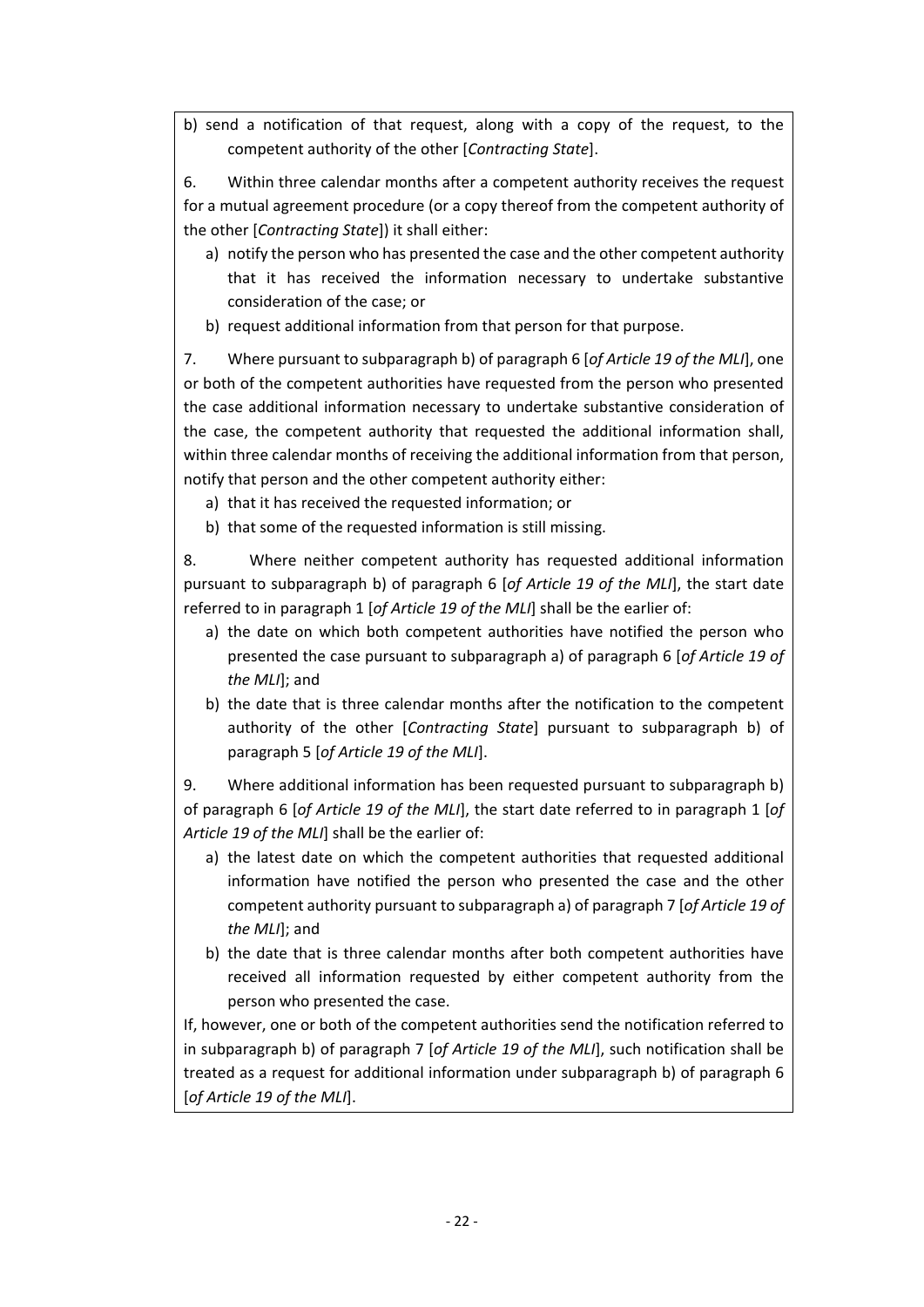10. The competent authorities of the [*Contracting States*] shall by mutual agreement pursuant to [Article 26 of the Convention] settle the mode of application of the provisions contained in [*Part VI of the MLI*], including the minimum information necessary for each competent authority to undertake substantive consideration of the case. Such an agreement shall be concluded before the date on which unresolved issues in a case are first eligible to be submitted to arbitration and may be modified from time to time thereafter.

12. Notwithstanding the other provisions of [*Article 19 of the MLI*],

- a) any unresolved issue arising from a mutual agreement procedure case otherwise within the scope of the arbitration process provided for by [*the MLI*] shall not be submitted to arbitration, if a decision on this issue has already been rendered by a court or administrative tribunal of either [*Contracting State*];
- b) if, at any time after a request for arbitration has been made and before the arbitration panel has delivered its decision to the competent authorities of the [*Contracting States*], a decision concerning the issue is rendered by a court or administrative tribunal of one of the [*Contracting States*], the arbitration process shall terminate.

*Article 20 (Appointment of Arbitrators) of the MLI* 

1. Except to the extent that the competent authorities of the [*Contracting States*] mutually agree on different rules, paragraphs 2 through 4 [*of Article 20 of the MLI*] shall apply for the purposes of [*Part VI of the MLI*].

2. The following rules shall govern the appointment of the members of an arbitration panel:

- a) The arbitration panel shall consist of three individual members with expertise or experience in international tax matters.
- b) Each competent authority shall appoint one panel member within 60 days of the date of the request for arbitration under paragraph 1 of Article 19 [*of the MLI*]. The two panel members so appointed shall, within 60 days of the latter of their appointments, appoint a third member who shall serve as Chair of the arbitration panel. The Chair shall not be a national or resident of either [*Contracting State*].
- c) Each member appointed to the arbitration panel must be impartial and independent of the competent authorities, tax administrations, and ministries of finance of the [*Contracting States*] and of all persons directly affected by the case (as well as their advisors) at the time of accepting an appointment, maintain his or her impartiality and independence throughout the proceedings, and avoid any conduct for a reasonable period of time thereafter which may damage the appearance of impartiality and independence of the arbitrators with respect to the proceedings.

3. In the event that the competent authority of a [*Contracting State*] fails to appoint a member of the arbitration panel in the manner and within the time periods specified in paragraph 2 [*of Article 20 of the MLI*] or agreed to by the competent authorities of the [*Contracting States*], a member shall be appointed on behalf of that competent authority by the highest ranking official of the Centre for Tax Policy and Administration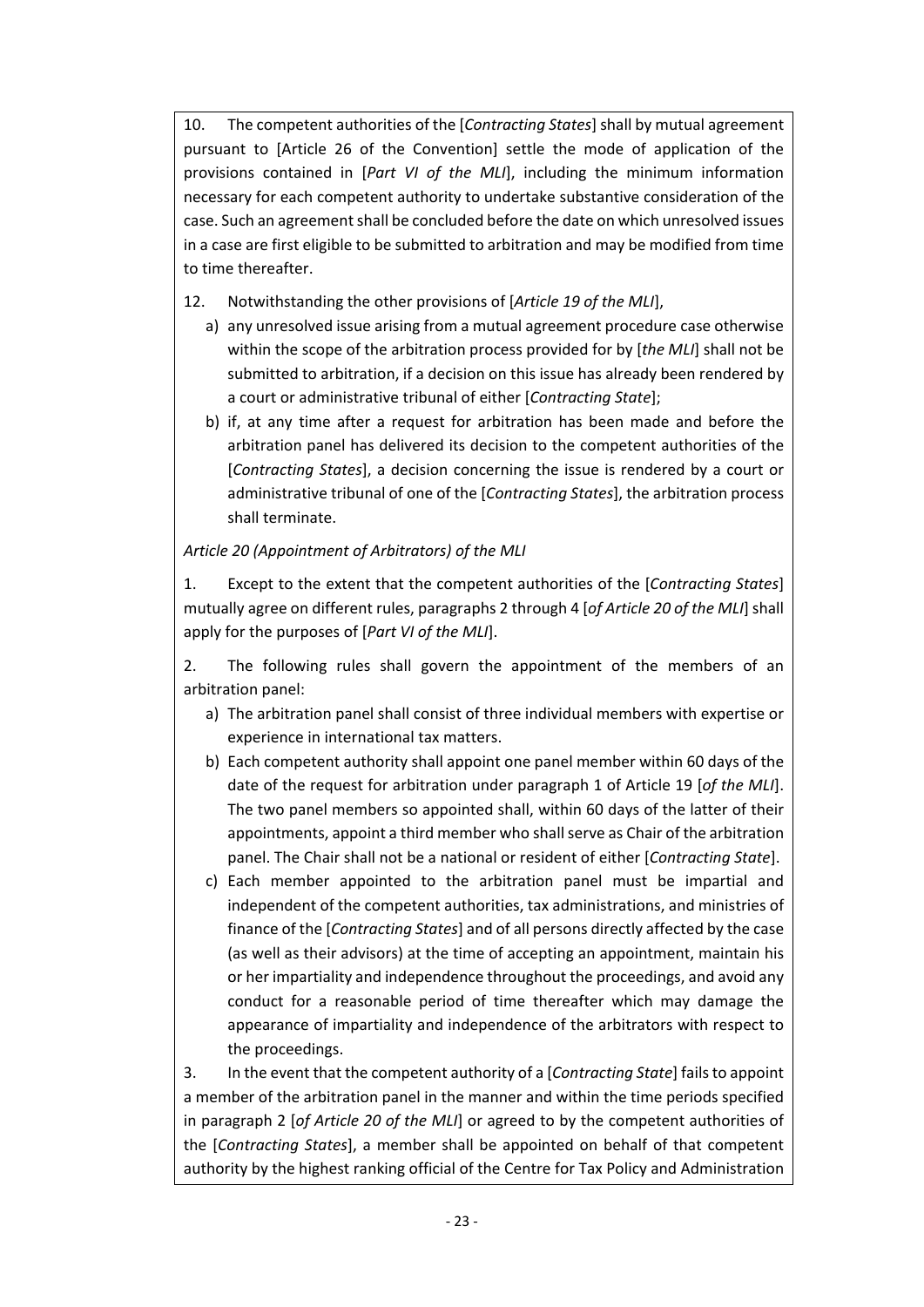of the Organisation for Economic Co-operation and Development that is not a national of either [*Contracting State*].

4. If the two initial members of the arbitration panel fail to appoint the Chair in the manner and within the time periods specified in paragraph 2 [*of Article 20 of the MLI*] or agreed to by the competent authorities of the [*Contracting States*], the Chair shall be appointed by the highest ranking official of the Centre for Tax Policy and Administration of the Organisation for Economic Co-operation and Development that is not a national of either [*Contracting State*].

*Article 21 (Confidentiality of Arbitration Proceedings) of the MLI*

1. Solely for the purposes of the application of the provisions of [*Part VI of the MLI*] and of the provisions of [*the Convention*] and of the domestic laws of the [*Contracting States*] related to the exchange of information, confidentiality, and administrative assistance, members of the arbitration panel and a maximum of three staff per member (and prospective arbitrators solely to the extent necessary to verify their ability to fulfil the requirements of arbitrators) shall be considered to be persons or authorities to whom information may be disclosed. Information received by the arbitration panel or prospective arbitrators and information that the competent authorities receive from the arbitration panel shall be considered information that is exchanged under the provisions of [*the Convention*] related to the exchange of information and administrative assistance.

2. The competent authorities of the [*Contracting States*] shall ensure that members of the arbitration panel and their staff agree in writing, prior to their acting in an arbitration proceeding, to treat any information relating to the arbitration proceeding consistently with the confidentiality and nondisclosure obligations described in the provisions of [*the Convention*] related to exchange of information and administrative assistance and under the applicable laws of the [*Contracting States*].

# *Article 22 (Resolution of a Case Prior to the Conclusion of the Arbitration) of the MLI*

For the purposes of [*Part VI of the MLI*] and the provisions of [*the Convention*] that provide for resolution of cases through mutual agreement, the mutual agreement procedure, as well as the arbitration proceeding, with respect to a case shall terminate if, at any time after a request for arbitration has been made and before the arbitration panel has delivered its decision to the competent authorities of the [*Contracting States*]:

- a) the competent authorities of the [*Contracting States*] reach a mutual agreement to resolve the case; or
- b) the person who presented the case withdraws the request for arbitration or the request for a mutual agreement procedure.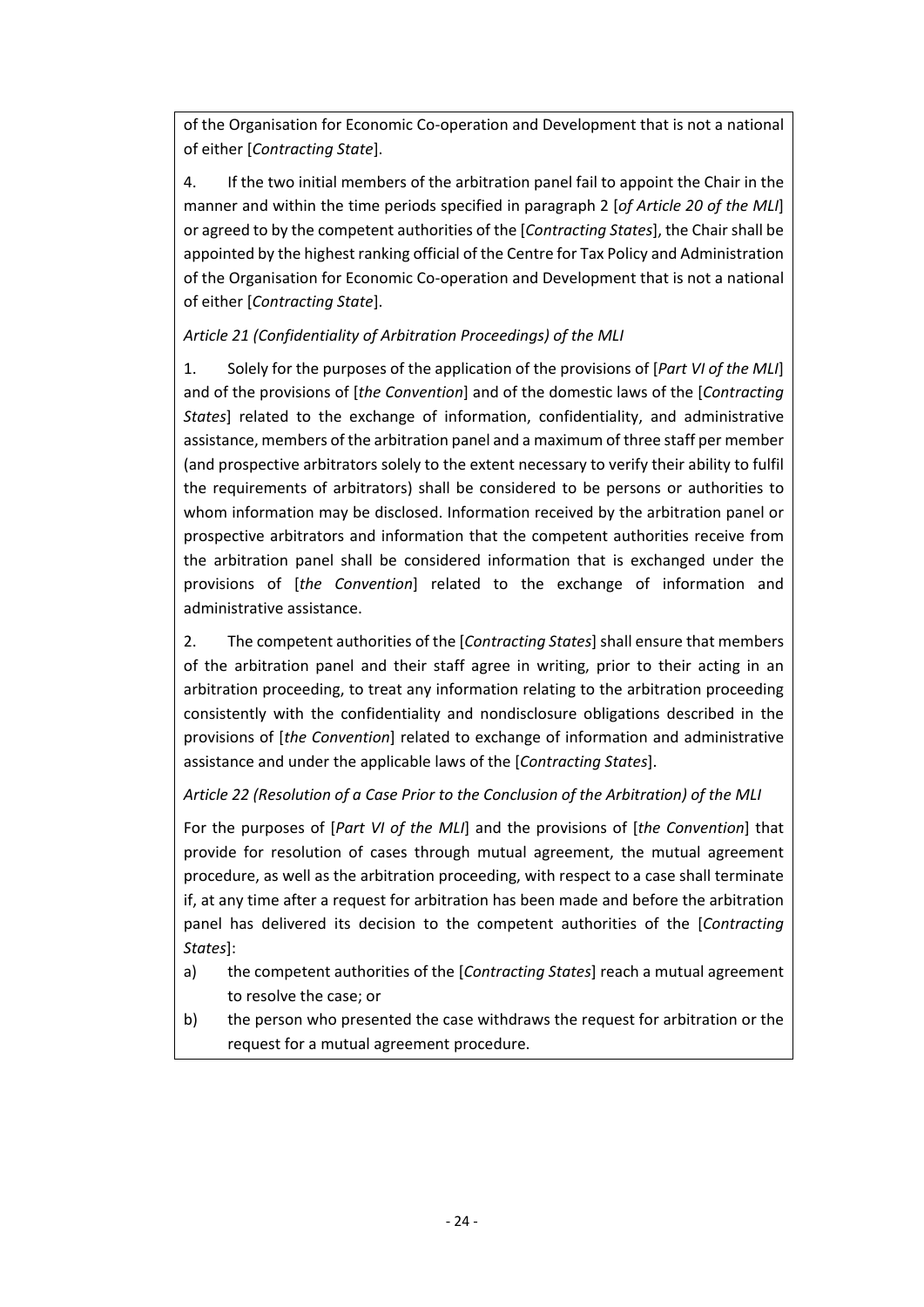# *Article 23 (Type of Arbitration Process) of the MLI*

*Final offer arbitration*

1. Except to the extent that the competent authorities of the [*Contracting States*] mutually agree on different rules, the following rules shall apply with respect to an arbitration proceeding pursuant to [*Part VI of the MLI*]:

- a) After a case is submitted to arbitration, the competent authority of each [*Contracting State*] shall submit to the arbitration panel, by a date set by agreement, a proposed resolution which addresses all unresolved issue(s) in the case (taking into account all agreements previously reached in that case between the competent authorities of the [*Contracting States*]). The proposed resolution shall be limited to a disposition of specific monetary amounts (for example, of income or expense) or, where specified, the maximum rate of tax charged pursuant to [*the Convention*], for each adjustment or similar issue in the case. In a case in which the competent authorities of the [Contracting States] have been unable to reach agreement on an issue regarding the conditions for application of a provision of [*the Convention*] (hereinafter referred to as a "threshold question"), such as whether an individual is a resident or whether a permanent establishment exists, the competent authorities may submit alternative proposed resolutions with respect to issues the determination of which is contingent on resolution of such threshold questions.
- b) The competent authority of each [*Contracting State*] may also submit a supporting position paper for consideration by the arbitration panel. Each competent authority that submits a proposed resolution or supporting position paper shall provide a copy to the other competent authority by the date on which the proposed resolution and supporting position paper were due. Each competent authority may also submit to the arbitration panel, by a date set by agreement, a reply submission with respect to the proposed resolution and supporting position paper submitted by the other competent authority. A copy of any reply submission shall be provided to the other competent authority by the date on which the reply submission was due.
- c) The arbitration panel shall select as its decision one of the proposed resolutions for the case submitted by the competent authorities with respect to each issue and any threshold questions, and shall not include a rationale or any other explanation of the decision. The arbitration decision will be adopted by a simple majority of the panel members. The arbitration panel shall deliver its decision in writing to the competent authorities of the [*Contracting States*]. The arbitration decision shall have no precedential value.

5. Prior to the beginning of arbitration proceedings, the competent authorities of the [*Contracting States*] shall ensure that each person that presented the case and their advisors agree in writing not to disclose to any other person any information received during the course of the arbitration proceedings from either competent authority or the arbitration panel. The mutual agreement procedure under [*the Convention*], as well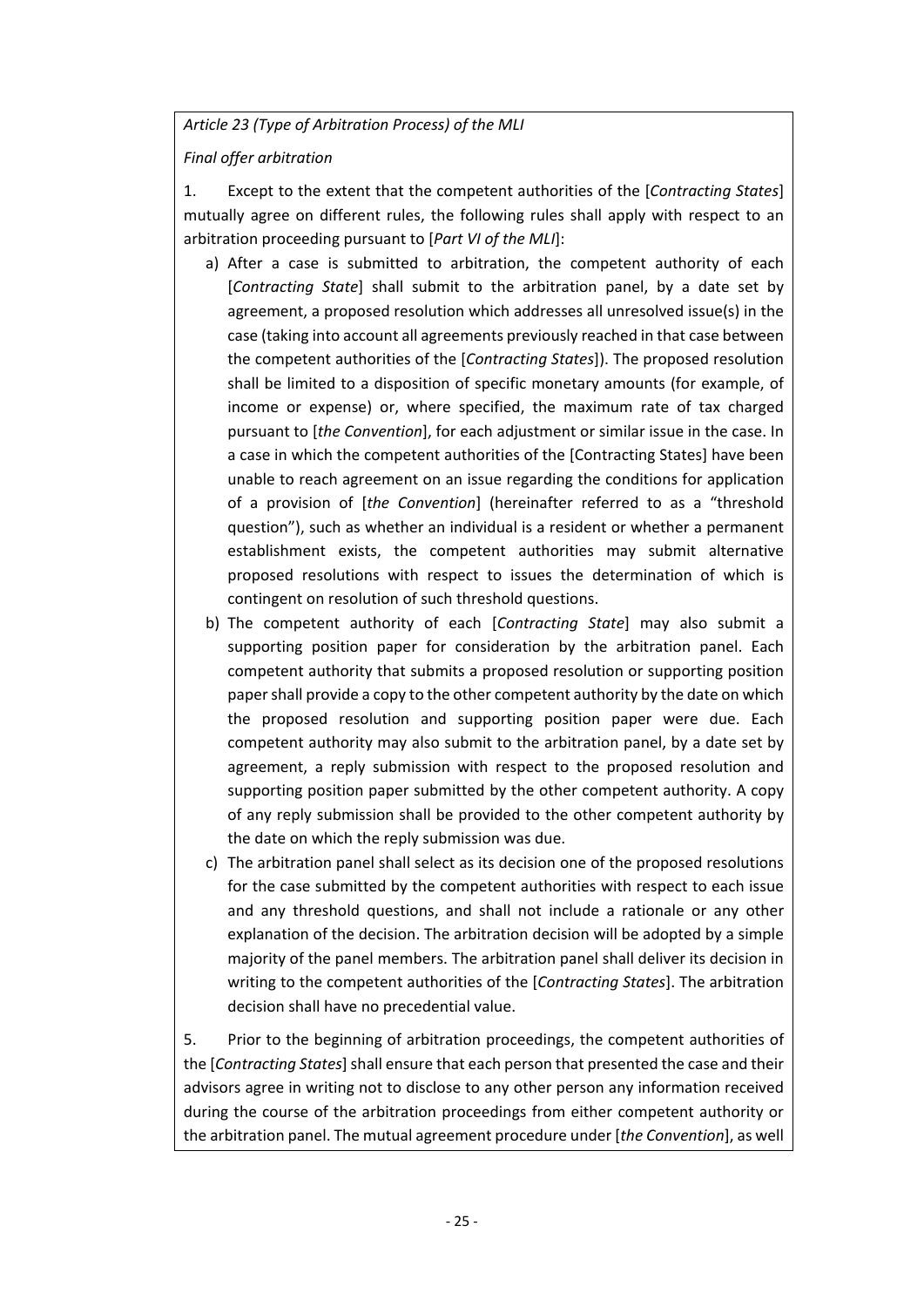as the arbitration proceeding under [*Part VI of the MLI*], with respect to the case shall terminate if, at any time after a request for arbitration has been made and before the arbitration panel has delivered its decision to the competent authorities of the [*Contracting States*], a person that presented the case or one of that person's advisors materially breaches that agreement.

# *Article 25 (Costs of Arbitration Proceedings) of the MLI*

In an arbitration proceeding under [*Part VI of the MLI*], the fees and expenses of the members of the arbitration panel, as well as any costs incurred in connection with the arbitration proceedings by the [Contracting States], shall be borne by the [*Contracting States*] in a manner to be settled by mutual agreement between the competent authorities of the [*Contracting States*]. In the absence of such agreement, each [*Contracting State*] shall bear its own expenses and those of its appointed panel member. The cost of the chair of the arbitration panel and other expenses associated with the conduct of the arbitration proceedings shall be borne by the [*Contracting States*] in equal shares.

# *Paragraphs 2 and 3 of Article 26 (Compatibility) of the MLI*

2. Any unresolved issue arising from a mutual agreement procedure case otherwise within the scope of the arbitration process provided for in [*Part VI of the MLI*] shall not be submitted to arbitration if the issue falls within the scope of a case with respect to which an arbitration panel or similar body has previously been set up in accordance with a bilateral or multilateral convention that provides for mandatory binding arbitration of unresolved issues arising from a mutual agreement procedure case.

3. [*Nothing*] in [*Part VI of the MLI*] shall affect the fulfilment of wider obligations with respect to the arbitration of unresolved issues arising in the context of a mutual agreement procedure resulting from other conventions to which the [*Contracting States*] are or will become parties.

#### **Article 27**

#### **Exchange of Information**

- 1. The competent authorities of the Contracting States shall exchange such information as is foreseeably relevant for carrying out the provisions of this Convention or to the administration or enforcement of the domestic laws concerning taxes of every kind and description imposed on behalf of the Contracting States or of their local authorities, insofar as the taxation thereunder is not contrary to the Convention. The exchange of information is not restricted by Articles 1 and 2.
- 2. Any information received under paragraph 1 by a Contracting State shall be treated as secret in the same manner as information obtained under the domestic laws of that State and shall be disclosed only to persons or authorities (including courts and administrative bodies) concerned with the assessment or collection of, the enforcement or prosecution in respect of, or the determination of appeals in relation to the taxes referred to in paragraph 1, or the oversight of the above. Such persons or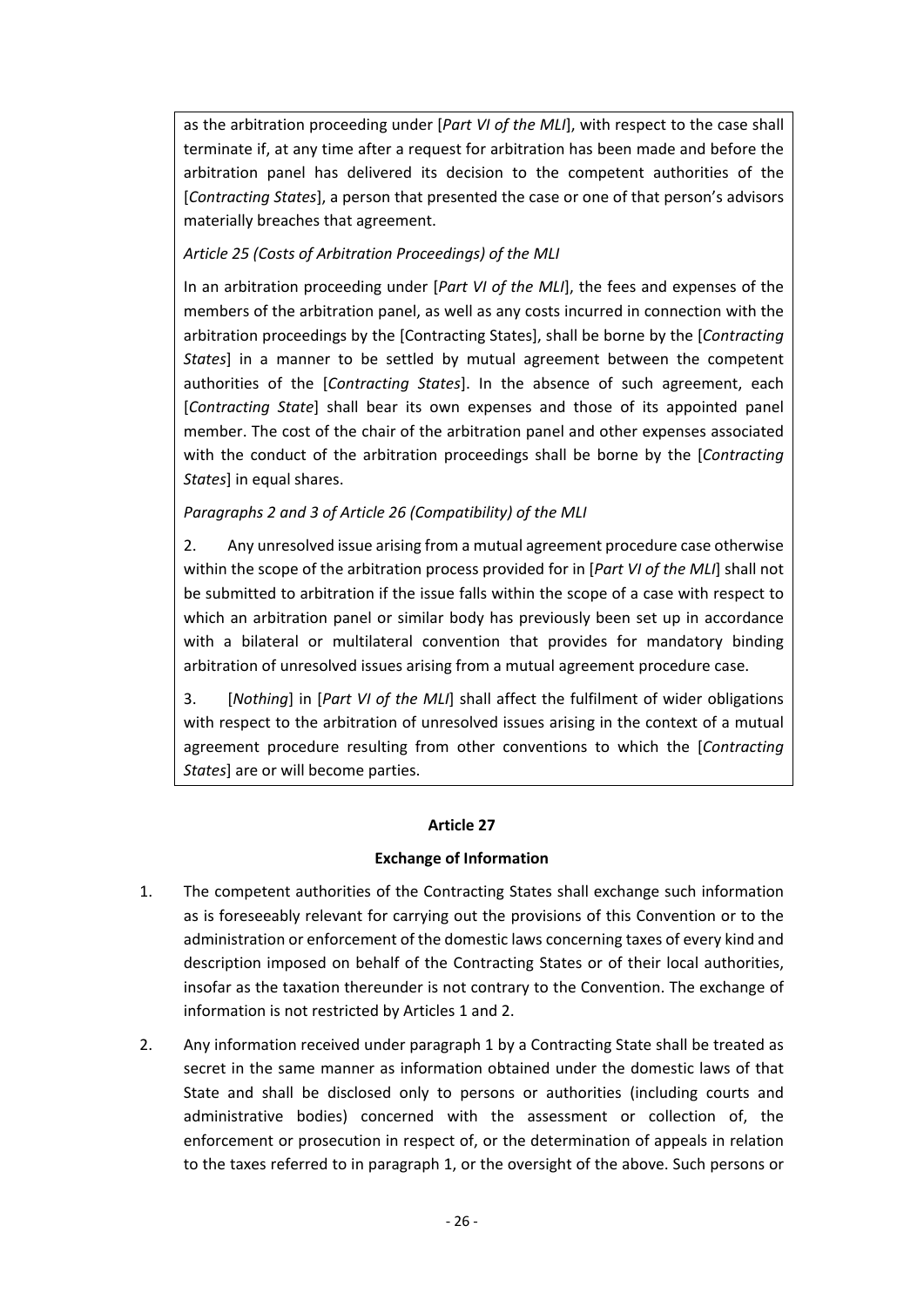authorities shall use the information only for such purposes. They may disclose the information in public court proceedings or in judicial decisions.

- 3. In no case shall the provisions of paragraphs 1 and 2 be construed so as to impose on a Contracting State the obligation:
	- a) to carry out administrative measures at variance with the laws and administrative practice of that or of the other Contracting State;
	- b) to supply information which is not obtainable under the laws or in the normal course of the administration of that or of the other Contracting State;
	- c) to supply information which would disclose any trade, business, industrial, commercial or professional secret or trade process, or information the disclosure of which would be contrary to public policy (ordre public).
- 4. If information is requested by a Contracting State in accordance with this Article, the other Contracting State shall use its information gathering measures to obtain the requested information, even though that other State may not need such information for its own tax purposes. The obligation contained in the preceding sentence is subject to the limitations of paragraph 3 but in no case shall such limitation be construed to permit a Contracting State to decline to supply information solely because it has no domestic interest in such information.
- 5. In no case shall the provisions of paragraph 3 be construed to permit a Contracting State to decline to supply information upon request solely because the information is held by a bank, other financial institution, nominee or person acting in an agency or fiduciary capacity or because it relates to ownership interests in a person.

# **Article 28**

# **Members of Diplomatic Missions and Consular Posts**

Nothing in this Convention shall affect the fiscal privileges of members of diplomatic missions or consular posts under the general rules of international law or under the provisions of special agreements.

*The following paragraph 1 of Article 7 of the MLI applies and supersedes the provisions of this Convention :*

# ARTICLE 7 OF THE MLI – PREVENTION OF TREATY ABUSE

# (Principal purposes test provision)

Notwithstanding any provisions of [*the Convention*], a benefit under [*the Convention*]shall not be granted in respect of an item of income or capital if it is reasonable to conclude, having regard to all relevant facts and circumstances, that obtaining that benefit was one of the principal purposes of any arrangement or transaction that resulted directly or indirectly in that benefit, unless it is established that granting that benefit in these circumstances would be in accordance with the object and purpose of the relevant provisions of [*the Convention*].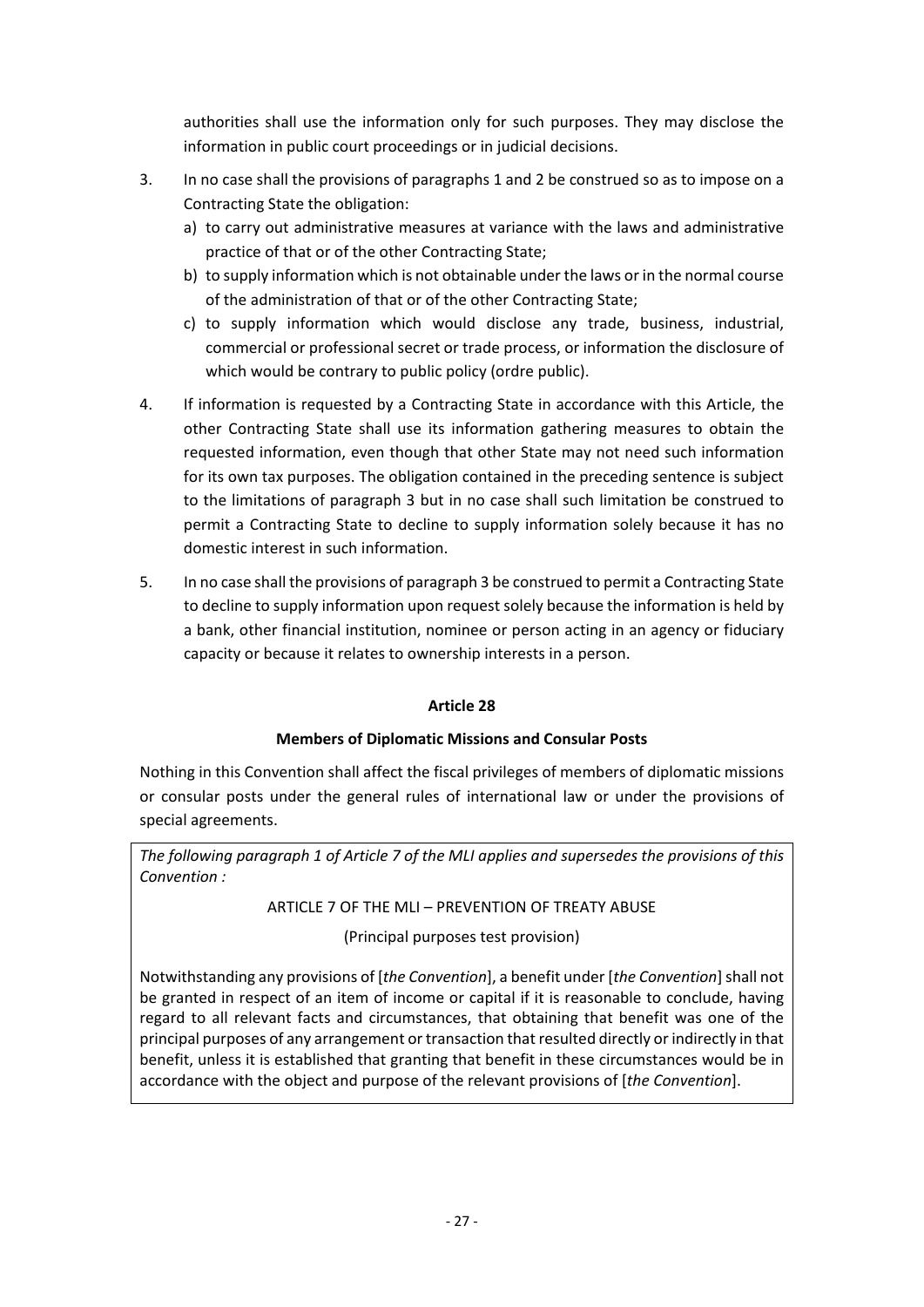### **Entry Into Force**

- 1. The Contracting States shall notify each other in writing, through diplomatic channels, that the procedures required by its law for the entry into force of this Convention have been satisfied. The Convention shall enter into force on the date of receipt of the last notification.
- 2. The Convention shall be applicable:
	- a) in respect of taxes withheld at source, to income derived on or after 1 January of the calendar year next following the year in which the Convention enters into force;
	- b) in respect of other taxes on income, and taxes on capital, to taxes chargeable for any taxable year beginning on or after 1 January of the calendar year next following the year in which the Convention enters into force.

# **Article 30**

# **Termination**

- 1. This Convention shall remain in force until terminated by a Contracting State. Either Contracting State may terminate the Convention, through diplomatic channels, by giving notice of termination at least six months before the end of any calendar year beginning after the expiration of a period of five years from the date of its entry into force.
- 2. The Convention shall cease to have effect:
	- a) in respect of taxes withheld at source, to income derived on or after 1 January in the calendar year next following the year in which the notice is given;
	- b) in respect of other taxes on income, and taxes on capital, to taxes chargeable for any taxable year beginning on or after 1 January in the calendar year next following the year in which the notice is given.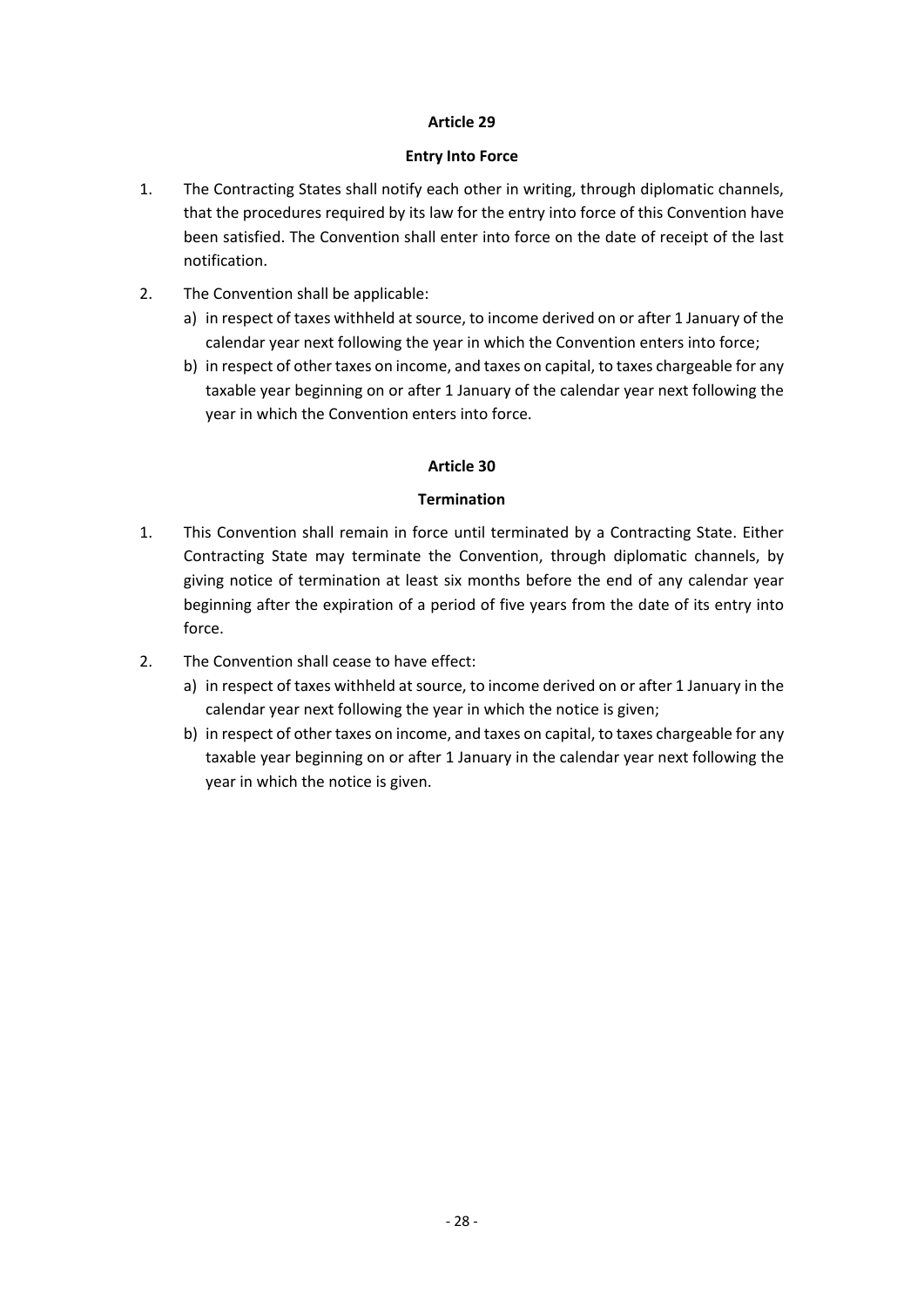### **Exchange of Notes**

Son Excellence Monsieur Hubert WURTH Ambassadeur du Grand-Duché de Luxembourg à la Grande Bretagne

Excellence,

J'ai l'honneur de me référer à la Convention entre la Barbade et le Grand-Duché de Luxembourg tendant à éviter les doubles impositions et à prévenir la fraude fiscale en matière d'impôts sur le revenu et sur la fortune, signée à Londres, le  $1<sup>er</sup>$  décembre 2009, (ci-après dénommée "la Convention"), et propose au nom du Gouvernement de la Barbade d'ajouter les précisions suivantes:

- 1. Il est convenu que l'autorité compétente de l'État requis fournit sur demande de l'autorité compétente de l'État requérant les renseignements aux fins visées à l'article 27.
- 2. L'autorité compétente de l'État requérant fournit les informations suivantes à l'autorité compétente de l'État requis lorsqu'elle soumet une demande de renseignements en vertu de la Convention, afin de démontrer la pertinence vraisemblable des renseignements demandés:
	- (a) l'identité de la personne faisant l'objet d'un contrôle ou d'une enquête;
	- (b) les indications concernant les renseignements recherchés, notamment leur nature et la forme sous laquelle l'État requérant souhaite recevoir les renseignements de l'État requis;
	- (c) le but fiscal dans lequel les renseignements sont demandés;
	- (d) les raisons qui donnent à penser que les renseignements demandés sont détenus dans l'État requis ou sont en la possession ou sous le contrôle d'une personne relevant de la compétence de l'État requis;
	- (e) dans la mesure où ils sont connus, les nom et adresse de toute personne dont il y a lieu de penser qu'elle est en possession des renseignements demandés;
	- (f) une déclaration précisant que l'État requérant a utilisé pour obtenir les renseignements tous les moyens disponibles sur son propre territoire, hormis ceux qui susciteraient des difficultés disproportionnées.

J'ai l'honneur de proposer que, si ce qui précède est acceptable pour le Gouvernement du Grand-Duché de Luxembourg, la présente lettre et votre confirmation constituent ensemble un Accord entre nos gouvernements lequel deviendra partie intégrante de la Convention à la date d'entrée en vigueur de la Convention.

Veuillez agréer, Excellence, l'assurance de ma plus haute considération.

George HUTSON Ministre des Transactions Commerciales Internationales et des Transports Internationaux